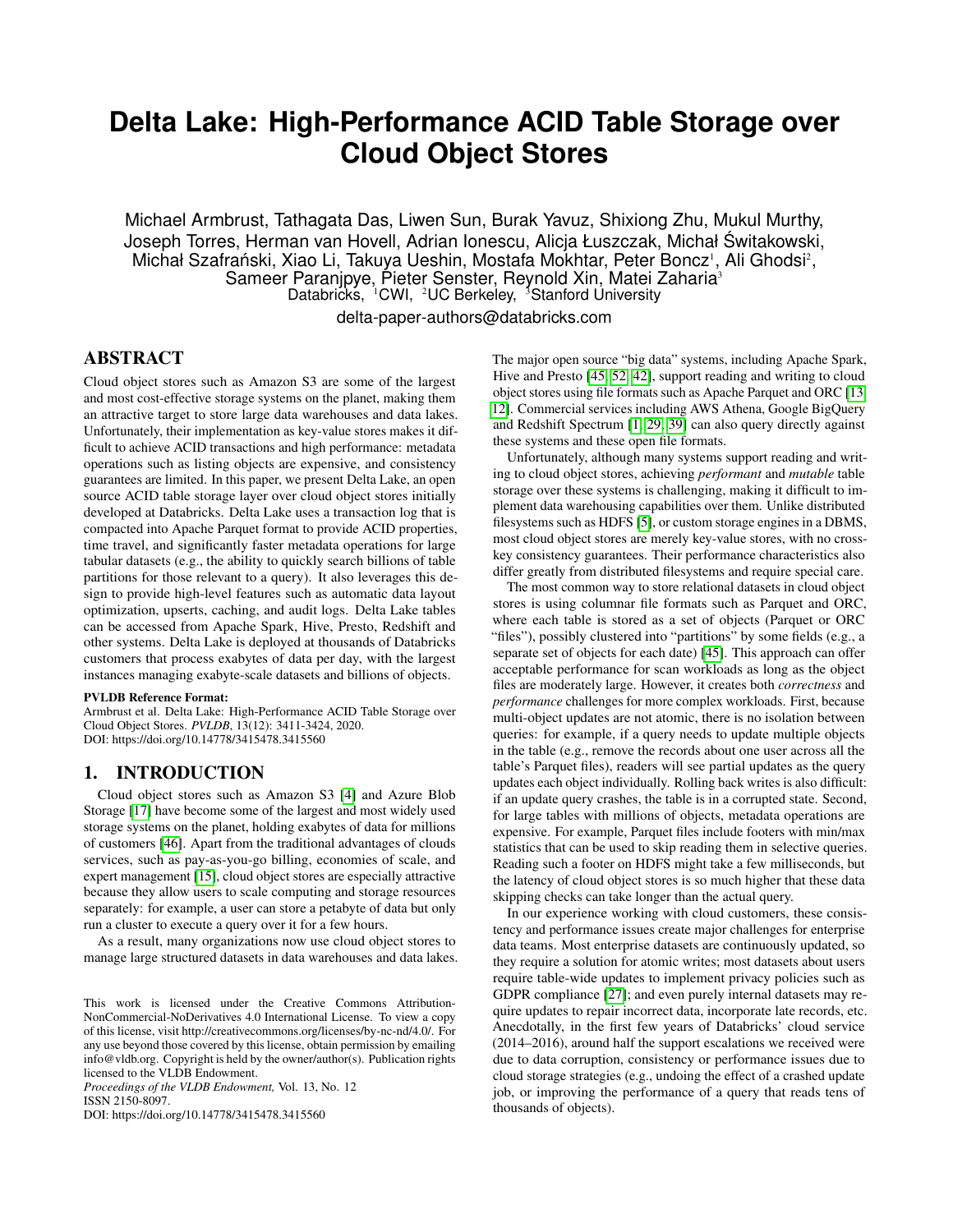To address these challenges, we designed Delta Lake, an ACID table storage layer over cloud object stores that we started providing to customers in 2017 and open sourced in 2019 [\[26\]](#page-12-11). The core idea of Delta Lake is simple: we maintain information about *which objects* are part of a Delta table in an ACID manner, using a write-ahead log that is *itself* stored in the cloud object store. The objects themselves are encoded in Parquet, making it easy to write connectors from engines that can already process Parquet. This design allows clients to update multiple objects at once, replace a subset of the objects with another, etc., in a serializable manner while still achieving high parallel read and write performance from the objects themselves (similar to raw Parquet). The log also contains metadata such as min/max statistics for each data file, enabling order of magnitude faster metadata searches than the "files in object store" approach. Crucially, we designed Delta Lake so that all the metadata is in the underlying object store, and transactions are achieved using optimistic concurrency protocols against the object store (with some details varying by cloud provider). This means that no servers need to be running to maintain state for a Delta table; users only need to launch servers when running queries, and enjoy the benefits of separately scaling compute and storage.

Based on this transactional design, we were also able add multiple other features in Delta Lake that are not available in traditional cloud data lakes to address common customer pain points, including:

- Time travel to let users query point-in-time snapshots or roll back erroneous updates to their data.
- UPSERT, DELETE and MERGE operations, which efficiently rewrite the relevant objects to implement updates to archived data and compliance workflows (e.g., for GDPR [\[27\]](#page-12-10)).
- Efficient streaming I/O, by letting streaming jobs write small objects into the table at low latency, then transactionally coalescing them into larger objects later for performance. Fast "tailing" reads of the new data added to a table are also supported, so that jobs can treat a Delta table as a message bus.
- Caching: Because the objects in a Delta table and its log are immutable, cluster nodes can safely cache them on local storage. We leverage this in the Databricks cloud service to implement a transparent SSD cache for Delta tables.
- Data layout optimization: Our cloud service includes a feature that automatically optimizes the size of objects in a table and the clustering of data records (e.g., storing records in Zorder to achieve locality along multiple dimensions) without impacting running queries.
- Schema evolution, allowing Delta to continue reading old Parquet files without rewriting them if a table's schema changes.
- Audit logging based on the transaction log.

Together, these feature improve both the manageability and performance of working with data in cloud object stores, and enable a *"lakehouse"* paradigm that combines the key features of data warehouses and data lakes: standard DBMS management functions usable directly against low-cost object stores. In fact, we found that many Databricks customers could simplify their overall data architectures with Delta Lake, by replacing previously separate data lake, data warehouse and streaming storage systems with Delta tables that provide appropriate features for all these use cases. Figure [1](#page-1-0) shows an extreme example, where a data pipeline that includes object storage, a message queue and two data warehouses for different business intelligence teams (each running their own computing resources)

<span id="page-1-0"></span>

(a) Pipeline using separate storage systems.



(b) Using Delta Lake for both stream and table storage.

Figure 1: A data pipeline implemented using three storage systems (a message queue, object store and data warehouse), or using Delta Lake for both stream and table storage. The Delta Lake version removes the need to manage multiple copies of the data and uses only low-cost object storage.

is replaced with just Delta tables on object storage, using Delta's streaming I/O and performance features to run ETL and BI. The new pipeline uses only low-cost object storage and creates fewer copies of the data, reducing both storage cost and maintenance overheads.

Delta Lake is now used by most of Databricks' large customers, where it processes exabytes of data per day (around half our overall workload). It is also supported by Google Cloud, Alibaba, Tencent, Fivetran, Informatica, Qlik, Talend, and other products [\[50,](#page-13-3) [26,](#page-12-11) [33\]](#page-12-12). Among Databricks customers, Delta Lake's use cases are highly diverse, ranging from traditional ETL and data warehousing workloads to bioinformatics, real time network security analysis (on hundreds of TB of streaming event data per day), GDPR compliance, and data management for machine learning (managing millions of images as records in a Delta table rather than S3 objects to get ACID and improved performance). We detail these use cases in Section [5.](#page-8-0)

Anecdotally, Delta Lake reduced the fraction of support issues about cloud storage at Databricks from a half to nearly none. It also improved workload performance for most customers, with speedups as high as  $100\times$  in extreme cases where its data layout optimizations and fast access to statistics are used to query very high-dimensional datasets (e.g., the network security and bioinformatics use cases). The open source Delta Lake project [\[26\]](#page-12-11) includes connectors to Apache Spark (batch or streaming), Hive, Presto, AWS Athena, Redshift and Snowflake, and can run over multiple cloud object stores or over HDFS. In the rest of this paper, we present the motivation and design of Delta Lake, along with customer use cases and performance experiments that motivated our design.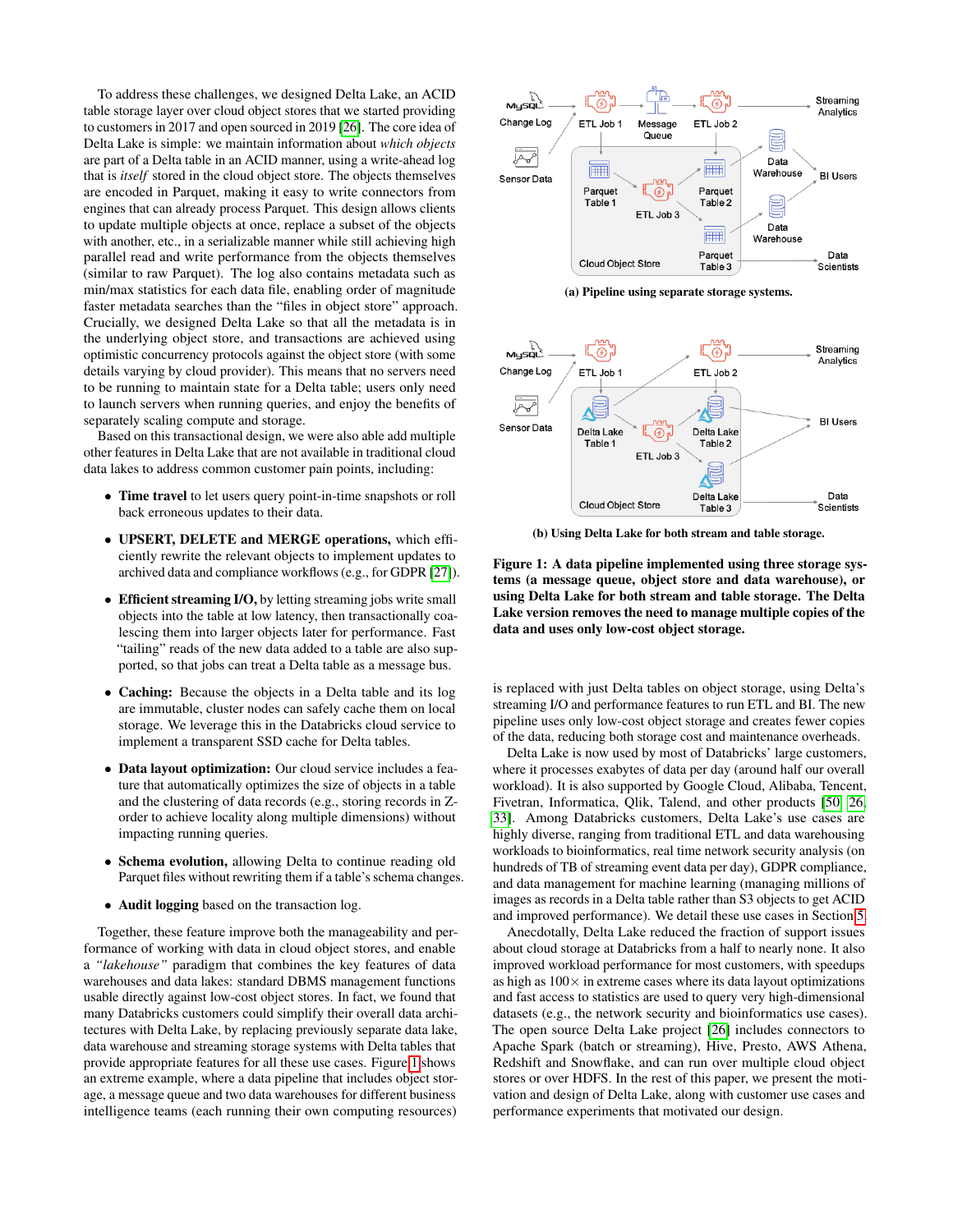# 2. MOTIVATION: CHARACTERISTICS AND CHALLENGES OF OBJECT STORES

In this section, we describe the API and performance characteristics of cloud object stores to explain why efficient table storage on these systems can be challenging, and sketch existing approaches to manage tabular datasets on them.

# <span id="page-2-0"></span>2.1 Object Store APIs

Cloud object stores, such as Amazon S3 [\[4\]](#page-12-0) and Azure Blob Storage [\[17\]](#page-12-1), Google Cloud Storage [\[30\]](#page-12-13), and OpenStack Swift [\[38\]](#page-12-14), offer a simple but easy-to-scale *key-value store* interface. These systems allow users to create *buckets* that each store multiple *objects*, each of which is a binary blob ranging in size up to a few TB (for example, on S3, the limit on object sizes is 5 TB [\[4\]](#page-12-0)). Each object is identified by a string *key*. It is common to model keys after file system paths (e.g., warehouse/table1/part1.parquet), but unlike file systems, cloud object stores do *not* provide cheap renames of objects or of "directories". Cloud object stores also provide metadata APIs, such as S3's LIST operation [\[41\]](#page-12-15), that can generally list the available objects in a bucket by lexicographic order of key, given a start key. This makes it possible to efficiently list the objects in a "directory" if using file-system-style paths, by starting a LIST request at the key that represents that directory prefix (e.g., warehouse/table1/). Unfortunately, these metadata APIs are generally expensive: for example, S3's LIST only returns up to 1000 keys per call, and each call takes tens to hundreds of milliseconds, so it can take minutes to list a dataset with millions of objects using a sequential implementation.

When reading an object, cloud object stores usually support byterange requests, so it is efficient to read just a range within a large object (e.g., bytes 10,000 to 20,000). This makes it possible to leverage storage formats that cluster commonly accessed values.

Updating objects usually requires rewriting the whole object at once. These updates can be made atomic, so that readers will either see the new object version or the old one. Some systems also support appends to an object [\[48\]](#page-13-4).

Some cloud vendors have also implemented distributed filesystem interfaces over blob storage, such as Azure's ADLS Gen2 [\[18\]](#page-12-16), which over similar semantics to Hadoop's HDFS (e.g., directories and atomic renames). Nonetheless, many of the problems that Delta Lake tackles, such as small files [\[36\]](#page-12-17) and atomic updates across multiple directories, are still present even when using a distributed filesystem—indeed, multiple users run Delta Lake over HDFS.

# 2.2 Consistency Properties

The most popular cloud object stores provide eventual consistency for each key and no consistency guarantees across keys, which creates challenges when managing a dataset that consists of multiple objects, as described in the Introduction. In particular, after a client uploads a new object, other clients are not necessarily guaranteed to see the object in LIST or read operations right away. Likewise, updates to an existing object may not immediately be visible to other clients. Moreover, depending on the object store, even the client doing a write may not immediately see the new objects.

The exact consistency model differs by cloud provider, and can be fairly complex. As a concrete example, Amazon S3 provides readafter-write consistency for clients that write a new object, meaning that read operations such as S3's GET will return the object contents after a PUT. However, there is one exception: if the client writing the object issued a GET to the (nonexistent) key before its PUT, then subsequent GETs might *not* read the object for a period of time, most likely because S3 employs negative caching. Moreover, S3's LIST operations are always eventually consistent, meaning that a LIST after a PUT might not return the new object [\[40\]](#page-12-18). Other cloud object stores offer stronger guarantees [\[31\]](#page-12-19), but still lack atomic operations across multiple keys.

## 2.3 Performance Characteristics

In our experience, achieving high throughput with object stores requires a careful balance of *large sequential I/Os* and *parallelism*.

For reads, the most granular operation available is reading a sequential byte range, as described earlier. Each read operation usually incurs at least 5–10 ms of base latency, and can then read data at roughly 50–100 MB/s, so an operation needs to read at least several hundred kilobytes to achieve at least half the peak throughput for sequential reads, and multiple megabytes to approach the peak throughput. Moreover, on typical VM configurations, applications need to run multiple reads in parallel to maximize throughput. For example, the VM types most frequently used for analytics on AWS have at least 10 Gbps network bandwidth, so they need to run 8–10 reads in parallel to fully utilize this bandwidth.

LIST operations also require significant parallelism to quickly list large sets of objects. For example, S3's LIST operations can only return up to 1000 objects per requests, and take tens to hundreds of milliseconds, so clients need to issue hundreds of LISTs in parallel to list large buckets or "directories". In our optimized runtime for Apache Spark in the cloud, we sometimes parallelize LIST operations over the *worker nodes* in the Spark cluster in addition to threads in the driver node to have them run faster. In Delta Lake, the metadata about available objects (including their names and data statistics) is stored in the Delta log instead, but we also parallelize reads from this log over the cluster.

Write operations generally have to replace a whole object (or append to it), as discussed in Section [2.1.](#page-2-0) This implies that if a table is expected to receive point updates, then the objects in it should be kept small, which is at odds with supporting large reads. Alternatively, one can use a log-structured storage format.

Implications for Table Storage. The performance characteristics of object stores lead to three considerations for analytical workloads:

- 1. Keep frequently accessed data close-by sequentially, which generally leads to choosing columnar formats.
- 2. Make objects large, but not too large. Large objects increase the cost of updating data (e.g., deleting all data about one user) because they must be fully rewritten.
- 3. Avoid LIST operations, and make these operations request lexicographic key ranges when possible.

## 2.4 Existing Approaches for Table Storage

Based on the characteristics of object stores, three major approces are used to manage tabular datasets on them today. We briefly sketch these approaches and their challenges.

1. Directories of Files. The most common approach, supported by the open source big data stack as well as many cloud services, is to store the table as a collection of objects, typically in a columnar format such as Parquet. As a refinement, the records may be "partitioned" into directories based on one or more attributes. For example, for a table with a date field, we might create a separate directory of objects for each date, e.g., mytable/date=2020-01-01/obj1 and mytable/date=2020-01-01/obj2 for data from Jan  $1<sup>st</sup>$ , then mytable/date=2020-01-02/obj1 for Jan 2nd, etc, and split incoming data into multiple objects based on this field. Such partitioning reduces the cost of LIST operations and reads for queries that only access a few partitions.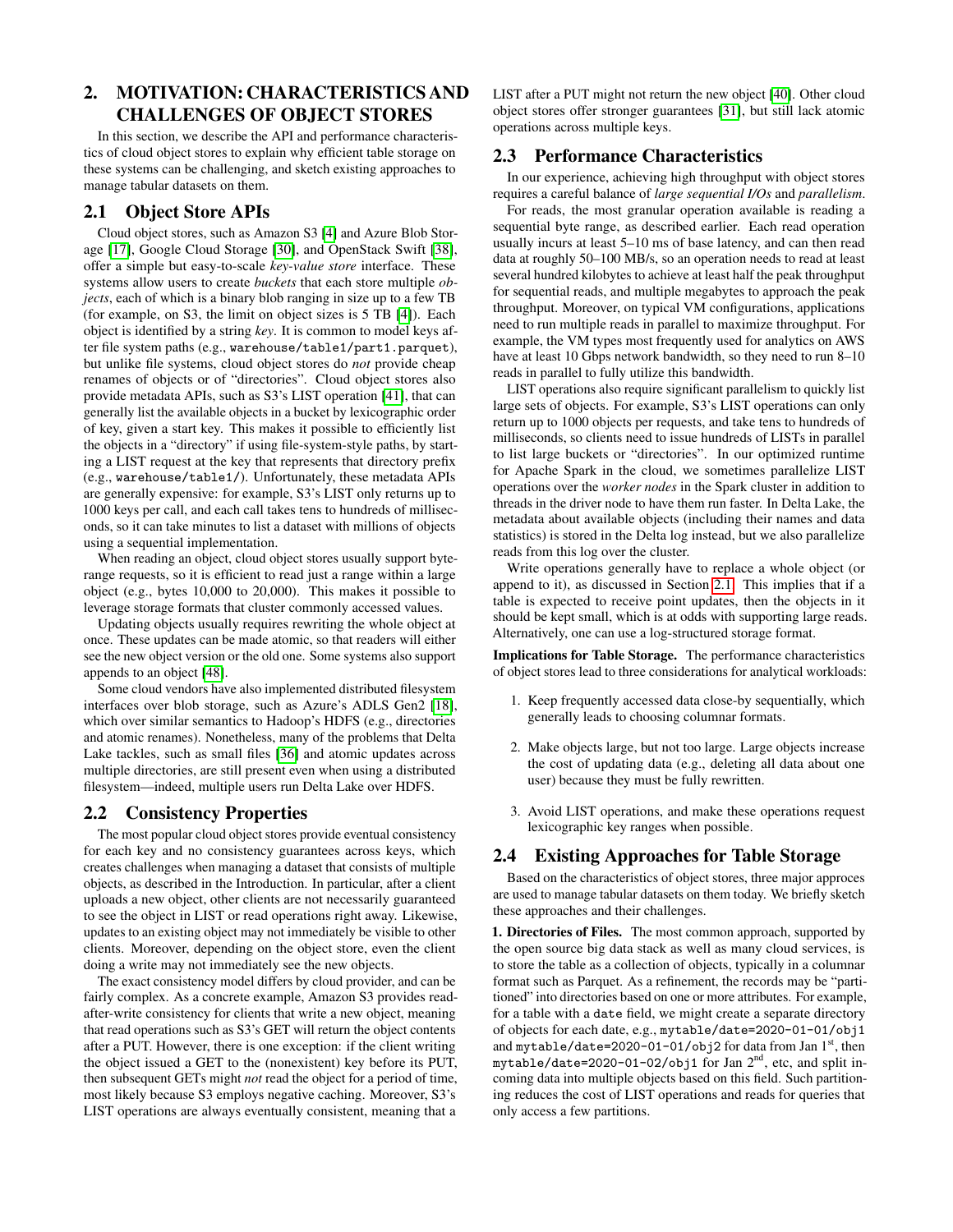This approach is attractive because the table is "just a bunch of objects" that can be accessed from many tools without running any additional data stores or systems. It originated in Apache Hive on HDFS [\[45\]](#page-13-1) and matches working with Parquet, Hive and other big data software on filesystems.

*Challenges with this Approach.* As described in the Introduction, the "just a bunch of files" approach suffers from both performance and consistency problems on cloud object stores. The most common challenges customers encountered are:

- No atomicity across multiple objects: Any transaction that needs to write or update multiple objects risks having partial writes visible to other clients. Moreover, if such a transaction fails, data is left in a corrupt state.
- Eventual consistency: Even with successful transactions, clients may see some of the updated objects but not others.
- Poor performance: Listing objects to find the ones relevant for a query is expensive, even if they are partitioned into directories by a key. Moreover, accessing per-object statistics stored in Parquet or ORC files is expensive because it requires additional high-latency reads for each feature.
- No management functionality: The object store does not implement standard utilities such as table versioning or audit logs that are familiar from data warehouses.

2. Custom Storage Engines. "Closed-world" storage engines built for the cloud, such as the Snowflake data warehouse [\[23\]](#page-12-20), can bypass many of the consistency challenges with cloud object stores by managing metadata themselves in a separate, strongly consistent service, which holds the "source of truth" about what objects comprise a table. In these engines, the cloud object store can be treated as a dumb block device and standard techniques can be used to implement efficient metadata storage, search, updates, etc. over the cloud objects. However, this approach requires running a highly available service to manage the metadata, which can be expensive, can add overhead when querying the data with an external computing engine, and can lock users into one provider.

*Challenges with this Approach.* Despite the benefits of a clean-slate "closed-world" design, some specific challenges we encountered with this approach are:

- All I/O operations to a table need contact the metadata service, which can increase its resource cost and reduce performance and availability. For example, when accessing a Snowflake dataset in Spark, the reads from Snowflake's Spark connector stream data through Snowflake's services, reducing performance compared to direct reads from cloud object stores.
- Connectors to existing computing engines require more engineering work to implement than an approach that reuses existing open formats such as Parquet. In our experience, data teams wish to use a wide range of computing engines on their data (e.g. Spark, TensorFlow, PyTorch and others), so making connectors easy to implement is important.
- The proprietary metadata service ties users to a specific service provider, whereas an approach based on directly accessing objects in cloud storage enables users to always access their data using different technologies.

Apache Hive ACID [\[32\]](#page-12-21) implements a similar approach over HDFS or object stores by using the Hive Metastore (a transactional

<span id="page-3-1"></span>

Figure 2: Objects stored in a sample Delta table.

RDBMS such as MySQL) to keep track of multiple files that hold updates for a table stored in ORC format. However, this approach is limited by the performance of the metastore, which can become a bottleneck for tables with millions of objects in our experience.

3. Metadata in Object Stores. Delta Lake's approach is to store a transaction log and metadata directly within the cloud object store, and use a set of protocols over object store operations to achieve serializability. The data within a table is then stored in Parquet format, making it easy to access from any software that already supports Parquet as long as a minimal connector is available to discover the set of objects to read.<sup>[1](#page-3-0)</sup> Although we believe that Delta Lake was the first system to use this design (starting in 2016), two other software packages also support it now — Apache Hudi [\[8\]](#page-12-22) and Apache Iceberg [\[10\]](#page-12-23). Delta Lake offers a number of unique features not supported by these systems, such as Z-order clustering, caching, and background optimization. We discuss the similarities and differences between these systems in more detail in Section [8.](#page-11-0)

# 3. DELTA LAKE STORAGE FORMAT AND ACCESS PROTOCOLS

A Delta Lake table is a directory on a cloud object store or file system that holds *data objects* with the table contents and a *log* of transaction operations (with occasional checkpoints). Clients update these data structures using optimistic concurrency control protocols that we tailored for the characteristics of cloud object stores. In this section, we describe Delta Lake's storage format and these access protocols. We also describe Delta Lake's transaction isolation levels, which include serializable and snapshot isolation within a table.

## 3.1 Storage Format

Figure [2](#page-3-1) shows the storage format for a Delta table. Each table is stored within a file system directory (mytable here) or as objects starting with the same "directory" key prefix in an object store.

#### *3.1.1 Data Objects*

The table contents are stored in Apache Parquet objects, possibly organized into directories using Hive's partition naming convention.

<span id="page-3-0"></span><sup>&</sup>lt;sup>1</sup>As we discuss in Section [4.8,](#page-8-1) most Hadoop ecosystem projects already supported a simple way to read only a subset of files in a directory called "manifest files," which were first added to support symbolic links in Hive. Delta Lake can maintain a manifest file for each table to enable consistent reads from these systems.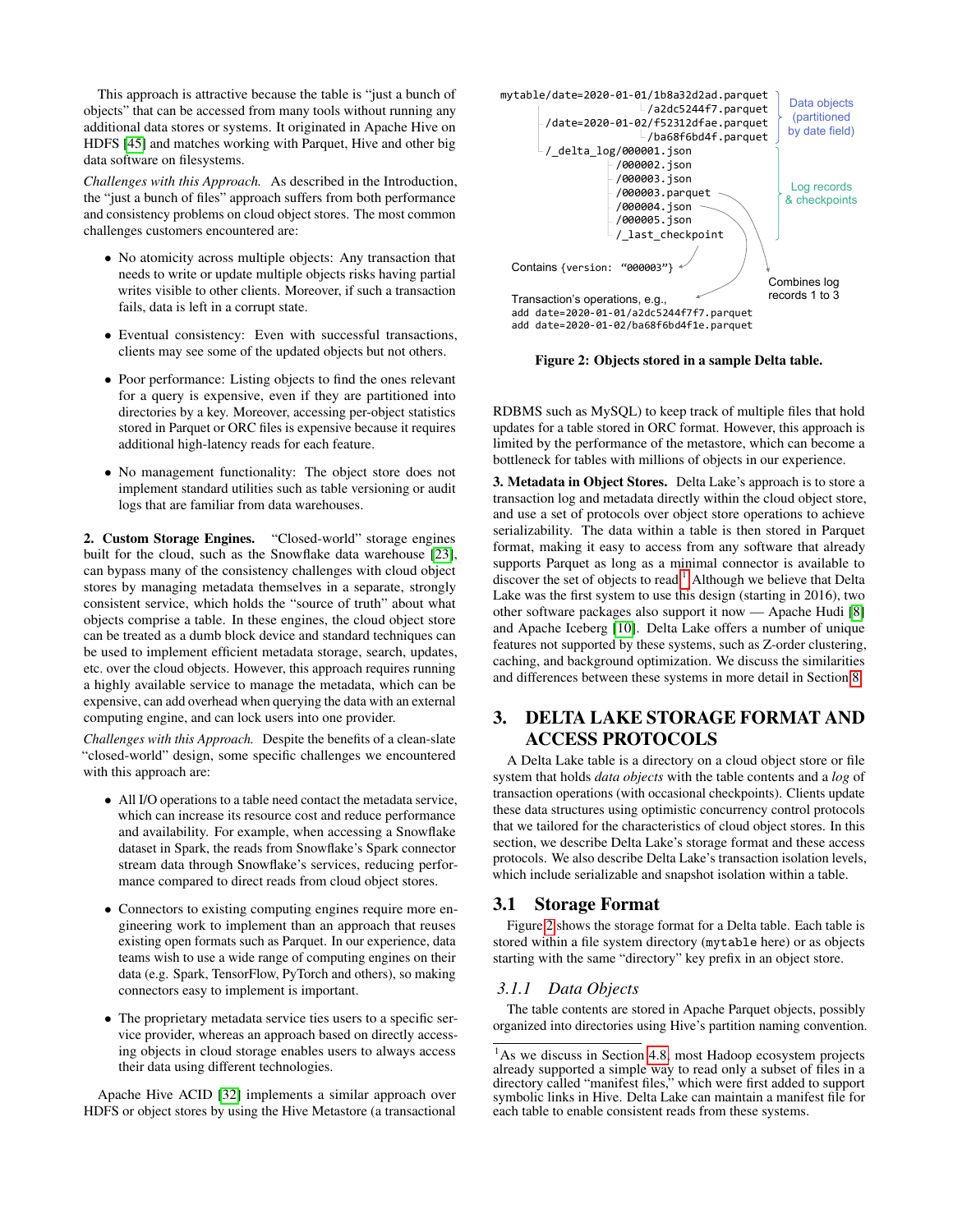For example, in Figure [2,](#page-3-1) the table is partitioned by the date column, so the data objects are in separate directories for each date. We chose Parquet as our underlying data format because it was column-oriented, offered diverse compression updates, supported nested data types for semi-structured data, and already had performant implementations in many engines. Building on an existing, open file format also ensured that Delta Lake can continue to take advantage of newly released updates to Parquet libraries and simplified developing connectors to other engines (Section [4.8\)](#page-8-1). Other open source formats, such as ORC [\[12\]](#page-12-5), would likely have worked similarly, but Parquet had the most mature support in Spark.

Each data object in Delta has a unique name, typically chosen by the writer by generating a GUID. However, *which* objects are part of each version of the table is determined by the transaction log.

#### <span id="page-4-1"></span>*3.1.2 Log*

The log is stored in the \_delta\_log subdirectory within the table. It contains a sequence of JSON objects with increasing, zero-padded numerical IDs to store the log records, together with occasional *checkpoints* for specific log objects that summarize the log up to that point in Parquet format.<sup>[2](#page-4-0)</sup> As we discuss in Section [3.2,](#page-5-0) some simple access protocols (depending on the atomic operations available in each object store) are used to create new log entries or checkpoints and have clients agree on an order of transactions.

Each log record object (e.g., 000003.json) contains an array of *actions* to apply to the previous version of the table in order to generate the next one. The available actions are:

*Change Metadata.* The metaData action changes the current metadata of the table. The first version of a table must contain a metaData action. Subsequent metaData actions completely overwrite the current metadata of the table. The metadata is a data structure containing the schema, partition column names (i.e., date in our example) if the column is partitioned, the storage format of data files (typically Parquet, but this provides extensibility), and other configuration options, such as marking a table as append-only.

*Add or Remove Files.* The add and remove actions are used to modify the data in a table by adding or removing individual data objects respectively. Clients can thus search the log to find all added objects that have not been removed to determine the set of objects that make up the table.

The add record for a data object can also include data statistics, such as the total record count and per-column min/max values and null counts. When an add action is encountered for a path that is already present in the table, statistics from the latest version replace that from any previous version. This can be used to "upgrade" old tables with more types of statistics in new versions of Delta Lake.

The remove action includes a timestamp that indicates when the removal occurred. Physical deletion of the data object can happen lazily after a user-specified retention time threshold. This delay allows concurrent readers to continue to execute against stale snapshots of the data. A remove action should remain in the log and any log checkpoints as a tombstone until the underlying data object has been deleted.

The dataChange flag on either add or remove actions can be set to false to indicate that this action, when combined with other actions in the same log record object, only rearranges existing data or adds statistics. For example, streaming queries that are tailing the transaction log can use this flag to skip actions that would not affect their results, such as changing the sort order in earlier data files.

*Protocol Evolution.* The protocol action is used to increase the version of the Delta protocol that is required to read or write a given table. We use this action to add new features to the format while indicating which clients are still compatible.

*Add Provenance Information.* Each log record object can also include provenance information in a commitInfo action, e.g., to log which user did the operation.

*Update Application Transaction IDs.* Delta Lake also provides a means for application to include their own data inside log records, which can be useful for implementing end-to-end transactional applications. For example, stream processing systems that write to a Delta table need to know which of their writes have previously been committed in order to achieve "exactly-once" semantics: if the streaming job crashes, it needs to know which of its writes have previously made it into the table, so that it can replay subsequent writes starting at the correct offset in its input streams. To support this use case, Delta Lake allows applications to write a custom txn action with appId and version fields in their log record objects that can track application-specific information, such as the corresponding offset in the input stream in our example. By placing this information in the same log record as the corresponding Delta add and remove operations, which is inserted into the log atomically, the application can ensure that Delta Lake adds the new data and stores its version field atomically. Each application can simply generate its appId randomly to receive a unique ID. We use this facility in the Delta Lake connector for Spark Structured Streaming [\[14\]](#page-12-24).

#### *3.1.3 Log Checkpoints*

For performance, it is necessary to compress the log periodically into checkpoints. Checkpoints store all the *non-redundant* actions in the table's log up to a certain log record ID, in Parquet format. Some sets of actions are redundant and can be removed. These include:

- add actions followed by a remove action for the same data object. The adds can be removed because the data object is no longer part of the table. The remove actions should be kept as a tombstone according to the table's data retention configuration. Specifically, clients use the timestamp in remove actions to decide when to delete an object from storage.
- Multiple adds for the same object can be replaced by the last one, because new ones can only add statistics.
- Multiple txn actions from the same appId can be replaced by the latest one, which contains its latest version field.
- The changeMetadata and protocol actions can also be coalesced to keep only the latest metadata.

The end result of the checkpointing process is therefore a Parquet file that contains an add record for each object still in the table, remove records for objects that were deleted but need to be retained until the retention period has expired, and a small number of other records such as txn, protocol and changeMetadata. This column-oriented file is in an ideal format for querying metadata about the table, and for finding which objects may contain data relevant for a selective query based on their data statistics. In our experience, finding the set of objects to read for a query is nearly always faster using a Delta Lake checkpoint than using LIST operations and reading Parquet file footers on an object store.

Any client may attempt to create a checkpoint up to a given log record ID, and should write it as a .parquet file for the corresponding ID if successful. For example, 000003.parquet would represent a checkpoint of the records up to and including 000003. json. By default, our clients write checkpoints every 10 transactions.

<span id="page-4-0"></span> $2$ Zero-padding the IDs of log records makes it efficient for clients to find all the new records after a checkpoint using the lexicographic LIST operations available on object stores.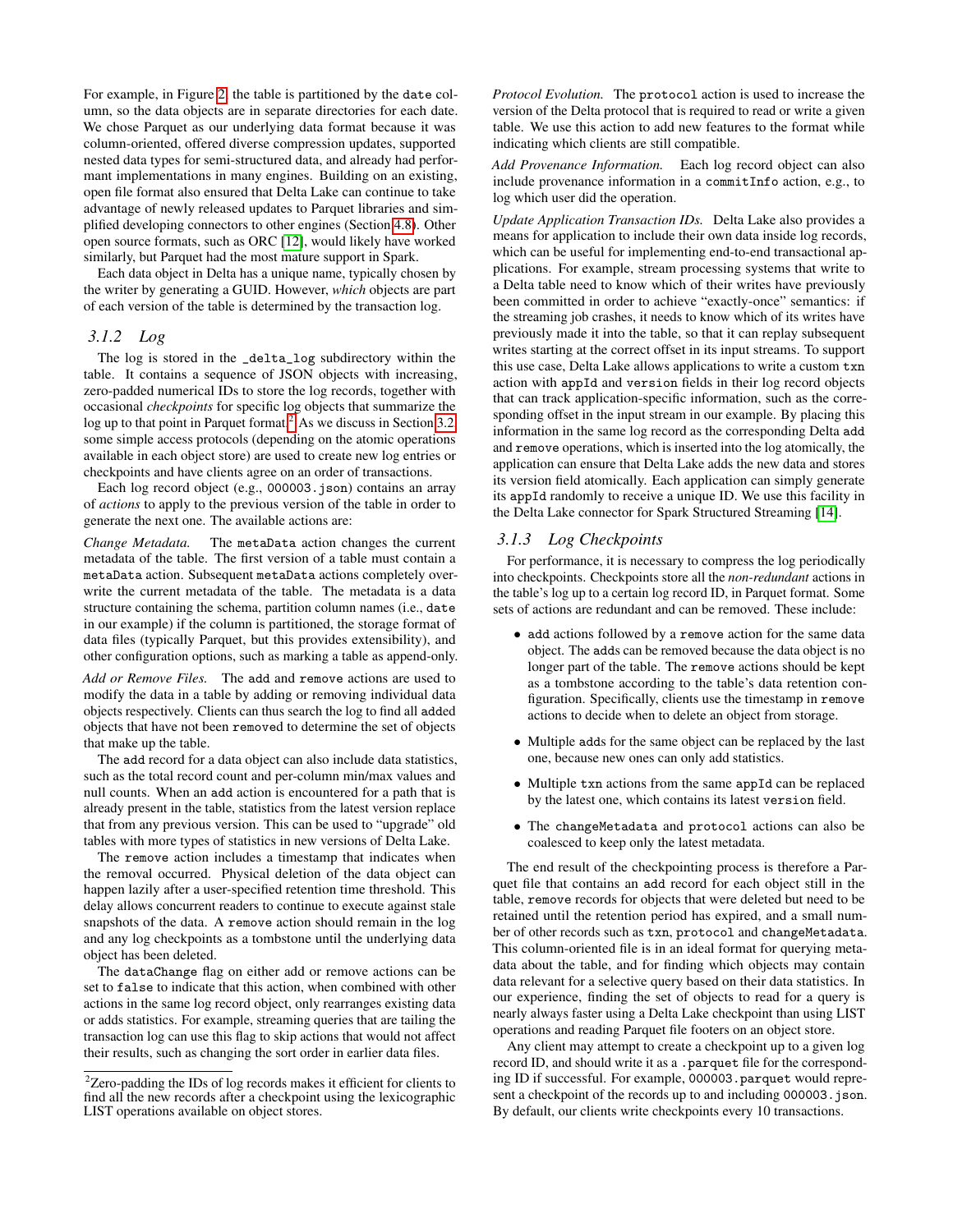Lastly, clients accessing the Delta Lake table need to efficiently find the last checkpoint (and the tail of the log) without LISTing all the objects in the \_delta\_log directory. Checkpoint writers write their new checkpoint ID in the \_delta\_log/\_last\_checkpoint file if it is newer than the current ID in that file. Note that it is fine for the \_last\_checkpoint file to be out of date due to eventual consistency issues with the cloud object store, because clients will still search for new checkpoints after the ID in this file.

## <span id="page-5-0"></span>3.2 Access Protocols

Delta Lake's access protocols are designed to let clients achieve serializable transactions using only operations on the object store, despite object stores' eventual consistency guarantees. The key choice that makes this possible is that a log record object, such as 000003.json, is the "root" data structure that a client needs to know to read a specific version of the table. Given this object's content, the client can then query for other objects from the object store, possibly waiting if they are not yet visible due to eventual consistency delays, and read the table data. For transactions that perform writes, clients need a way to ensure that only a single writer can create the next log record (e.g., 000003.json), and can then use this to implement optimistic concurrency control.

#### <span id="page-5-1"></span>*3.2.1 Reading from Tables*

We first describe how to run read-only transactions against a Delta table. These transactions will safely read some version of the table. Read-only transactions have five steps:

- 1. Read the \_last\_checkpoint object in the table's log directory, if it exists, to obtain a recent checkpoint ID.
- 2. Use a LIST operation whose start key is the last checkpoint ID if present, or 0 otherwise, to find any newer .json and .parquet files in the table's log directory. This provides a list files that can be used to reconstruct the table's state starting from a recent checkpoint. (Note that, due to eventual consistency of the cloud object store, this LIST operation may return a non-contiguous set of objects, such has 000004.json and 000006.json but not 000005.json. Nonetheless, the client can use the largest ID returned as a target table version to read from, and wait for missing objects to become visible.)
- 3. Use the checkpoint (if present) and subsequent log records identified in the previous step to reconstruct the state of the table—namely, the set of data objects that have add records but no corresponding remove records, and their associated data statistics. Our format is designed so that this task can run in parallel: for example, in our Spark connector, we read the checkpoint Parquet file and log objects using Spark jobs.
- 4. Use the statistics to identify the set of data object files relevant for the read query.
- 5. Query the object store to read the relevant data objects, possibly in parallel across a cluster. Note that due to eventual consistency of the cloud object stores, some worker nodes may not be able to query objects that the query planner found in the log; these can simply retry after a short amount of time.

We note that this protocol is designed to tolerate eventual consistency at each step. For example, if a client reads a stale version of the \_last\_checkpoint file, it can still discover newer log files in the subsequent LIST operation and reconstruct a recent snapshot of the table. The \_last\_checkpoint file only helps to reduce the cost of the LIST operation by providing a recent checkpoint ID. Likewise, the client can tolerate inconsistency in listing the recent records (e.g., gaps in the log record IDs) or in reading the data objects referenced in the log that may not yet be visible to it in the object store.

#### <span id="page-5-2"></span>*3.2.2 Write Transactions*

Transactions that write data generally proceed in up to five steps, depending on the operations in the transaction:

- 1. Identify a recent log record ID, say  $r$ , using steps  $1-2$  of the read protocol (i.e., looking forward from the last checkpoint ID). The transaction will then read the data at table version  $r$ (if needed) and attempt to write log record  $r + 1$ .
- 2. Read data at table version  $r$ , if required, using the same steps as the read protocol (i.e. combining the previous checkpoint and any further log records, then reading the data objects referenced in those).
- 3. Write any new data objects that the transaction aims to add to the table into new files in the correct data directories, generating the object names using GUIDs. This step can happen in parallel. At the end, these objects are ready to reference in a new log record.
- 4. Attempt to write the transaction's log record into the  $r + 1$ .json log object, if no other client has written this object. This step needs to be atomic, and we discuss how to achieve that in various object stores shortly. If the step fails, the transaction can be retried; depending on the query's semantics, the client can also reuse the new data objects it wrote in step 3 and simply try to add them to the table in a new log record.
- 5. Optionally, write a new .parquet checkpoint for log record  $r + 1$ . (In practice, our implementations do this every 10 records by default.) Then, after this write is complete, update the  $\texttt{\_last\_checkpoint}$  file to point to checkpoint  $r+1$ .

Note that the fifth step, of writing a checkpoint and then updating the \_last\_checkpoint object, only affects performance, and a client failure anywhere during this step will not corrupt the data. For example, if a client fails to write a checkpoint, or writes a checkpoint Parquet object but does not update \_last\_checkpoint, then other clients can still read the table using earlier checkpoints. The transaction commits atomically if step 4 is successful.

Adding Log Records Atomically. As is apparent in the write protocol, step 4, i.e., creating the  $r + 1$ . json log record object, needs to be atomic: only one client should succeed in creating the object with that name. Unfortunately, not all large-scale storage systems have an atomic put-if-absent operation, but we were able to implement this step in different ways for different storage systems:

- Google Cloud Storage and Azure Blob Store support atomic put-if-absent operations, so we use those.
- On distributed filesystems such as HDFS, we use atomic renames to rename a temporary file to the target name (e.g., 000004.json) or fail if it already exists. Azure Data Lake Storage [\[18\]](#page-12-16) also offers a filesystem API with atomic renames, so we use the same approach there.
- Amazon S3 does not have atomic "put if absent" or rename operations. In Databricks service deployments, we use a separate lightweight coordination service to ensure that only one client can add a record with each log ID. This service is only needed for log writes (not reads and not data operations), so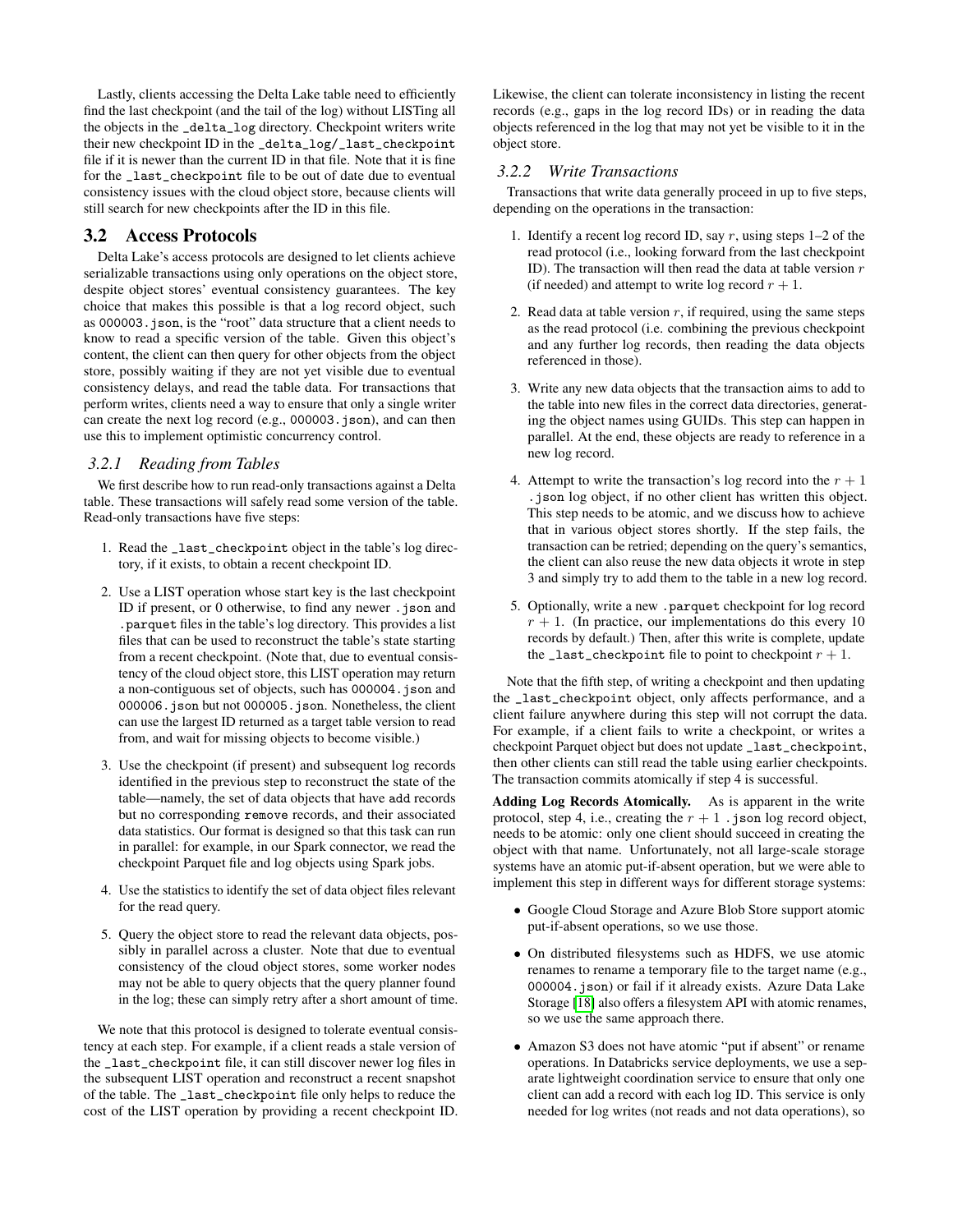its load is low. In our open source Delta Lake connector for Apache Spark, we ensure that writes going through the same Spark driver program (SparkContext object) get different log record IDs using in-memory state, which means that users can still make concurrent operations on a Delta table in a single Spark cluster. We also provide an API to plug in a custom LogStore class that can use other coordination mechanisms if the user wants to run a separate, strongly consistent store.

## 3.3 Available Isolation Levels

Given Delta Lake's concurrency control protocols, all transactions that perform writes are serializable, leading to a serial schedule in increasing order of log record IDs. This follows from the commit protocol for write transactions, where only one transaction can write the record with each record ID. Read transactions can achieve either snapshot isolation or serializability. The read protocol we described in Section [3.2.1](#page-5-1) only reads a snapshot of the table, so clients that leverage this protocol will achieve snapshot isolation, but a client that wishes to run a serializable read (perhaps between other serializable transactions) could execute a read-write transaction that performs a dummy write to achieve this. In practice, Delta Lake connector implementations also cache the latest log record IDs they have accessed for each table in memory, so clients will "read their own writes" even if they use snapshot isolation for reads, and read a monotonic sequence of table versions when doing multiple reads.

Importantly, Delta Lake currently only supports transactions *within one table*. The object store log design could also be extended to manage multiple tables in the same log in the future.

#### 3.4 Transaction Rates

Delta Lake's write transaction rate is limited by the latency of the put-if-absent operations to write new log records, described in Section [3.2.2.](#page-5-2) As in any optimistic concurrency control protocol, a high rate of write transactions will result in commit failures. In practice, the latency of writes to object stores can be tens to hundreds of milliseconds, limiting the write transaction rate to several transactions per second. However, we have found this rate sufficient for virtually all current Delta Lake applications: even applications that ingest streaming data into cloud storage typically have a few highly parallel jobs (e.g., Spark Streaming jobs) doing writes that can batch together many new data objects in a transaction. If higher rates are required in the future, we believe that a custom LogStore that coordinates access to the log, similar to our S3 commit service, could provide significantly faster commit times (e.g. by persisting the end of the log in a low-latency DBMS and asynchronously writing it to the object store). Of course, read transactions at the snapshot isolation level create no contention, as they only read objects in the object store, so any number of these can run concurrently.

# 4. HIGHER-LEVEL FEATURES IN DELTA

Delta Lake's transactional design enables a wide range of higherlevel data management features, similar to many of the facilities in a traditional analytical DBMS. In this section, we discuss some of the most widely used features and the customer use cases or pain points that motivated them.

#### <span id="page-6-1"></span>4.1 Time Travel and Rollbacks

Data engineering pipelines often go awry, especially when ingesting "dirty" data from external systems, but in a traditional data lake design, it is hard to undo updates that added objects into a table. In addition, some workloads, such as machine learning training, require faithfully reproducing an old version of the data (e.g., to compare a new and old training algorithm on the same data). Both of these issues created significant challenges for Databricks users before Delta Lake, requiring them to design complex remediations to data pipeline errors or to duplicate datasets.

Because Delta Lake's data objects and log are immutable, Delta Lake makes it straightforward to query a past snapshot of the data, as in typical MVCC implementations. A client simply needs to read the table state based on an older log record ID. To facilitate time travel, Delta Lake allows users to configure a per-table data retention interval, and supports SQL AS OF timestamp and VERSION AS OF commit\_id syntax for reading past snapshots. Clients can also discover which commit ID they just read or wrote in an operation through Delta Lake's API. For example, we use this API in the MLflow open source project [\[51\]](#page-13-5) to automatically record the table versions read during an ML training workload.

Users have found time travel especially helpful for fixing errors in data pipelines. For example, to efficiently undo an update that overwrote some users' data, an analyst could use a SQL MERGE statement of the table against its previous version as follows:

```
MERGE INTO mytable target
USING mytable TIMESTAMP AS OF <old_date> source
ON source.userId = target.userId
WHEN MATCHED THEN UPDATE SET *
```
We are also developing a CLONE command that creates a copy-onwrite new version of a table starting at one of its existing snapshots.

# 4.2 Efficient UPSERT, DELETE and MERGE

Many analytical datasets in enterprises need to be modified over time. For example, to comply with data privacy regulations such as GDPR [\[27\]](#page-12-10), enterprises need to be able to delete data about a specific user on demand. Even with internal datasets that are not about individuals, old records may need to be updated due to errors in upstream data collection or late-arriving data. Finally, applications that compute an aggregate dataset (e.g., a table summary queried by business analysts) will need to update it over time.

In traditional data lake storage formats, such as a directory of Parquet files on S3, it is hard to perform these updates without stopping concurrent readers. Even then, update jobs must be executed carefully because a failure during the job will leave the table in a partially-updated state. With Delta Lake, all of these operations can be executed transactionally, replacing any updated objects through new add and remove records in the Delta log. Delta Lake supports standard SQL UPSERT, DELETE and MERGE syntax.

#### <span id="page-6-0"></span>4.3 Streaming Ingest and Consumption

Many data teams wish to deploy streaming pipelines to ETL or aggregate data in real time, but traditional cloud data lakes are difficult to use for this purpose. These teams thus deploy a separate streaming message bus, such as Apache Kafka [\[11\]](#page-12-25) or Kinesis [\[2\]](#page-12-26), which often duplicates data and adds management complexity.

We designed Delta Lake so that a table's log can help both data producers and consumers treat it as a message queue, removing the need for separate message buses in many scenarios. This support comes from three main features:

Write Compaction. A simple data lake organized as a collection of objects makes it easy to insert data (just write a new object), but creates an unpleasant tradeoff between write latency and query performance. If writers wish to add new records into a table quickly by writing small objects, readers will ultimately be slowed down due to smaller sequential reads and more metadata operations. In contrast, Delta Lake allows users to run a background process that compacts small data objects transactionally, without affecting readers. Setting dataChange flag to false on log records that compact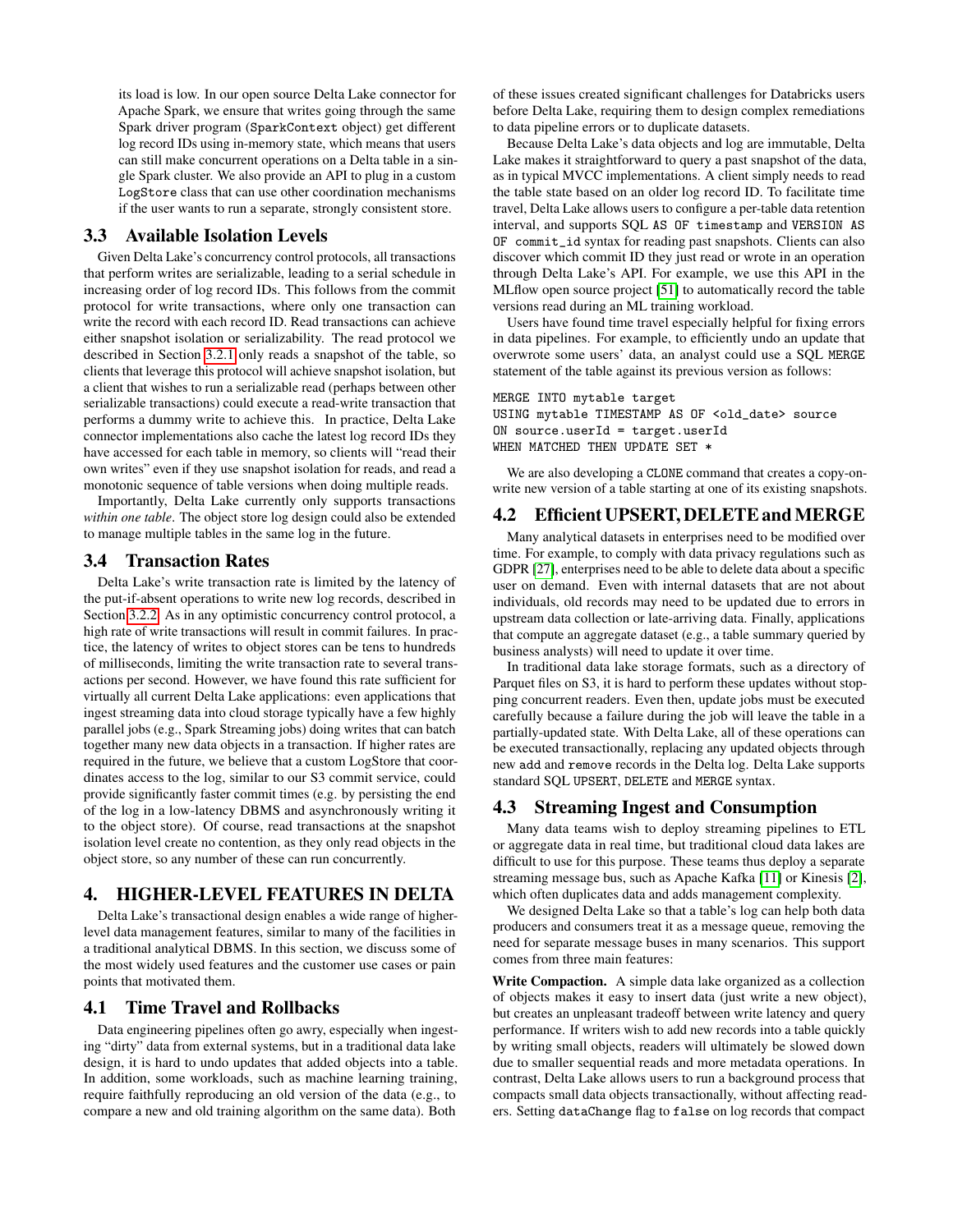files, described in Section [3.1.2,](#page-4-1) also allows streaming consumers to ignore these compaction operations altogether if they have already read the small objects. Thus, streaming applications can quickly transfer data to one another by writing small objects, while queries on old data stay fast.

Exactly-Once Streaming Writes. Writers can use the txn action type in log records, described in Section [3.1.2,](#page-4-1) to keep track of which data they wrote into a Delta Lake table and implement "exactly-once" writes. In general, stream processing systems that aim to update data in an external store need some mechanism to make their writes idempotent in order to avoid duplicate writes after a failure. This could be done by ensuring that each record has a unique key in the case of overwrites, or more generally, by atomically updating a "last version written" record together with each write, which can then be used to only write newer changes. Delta Lake facilitates this latter pattern by allowing applications to update an (appId, version) pair with each transaction. We use this feature in our Structured Streaming [\[14\]](#page-12-24) connector to support exactly-once writes for any kind of streaming computation (append, aggregation, upsert, etc).

Efficient Log Tailing. The final tool needed to use Delta Lake tables as message queues is a mechanism for consumers to efficiently find new writes. Fortunately, the storage format for the log, in a series of .json objects with lexicographically increasing IDs, makes this easy: a consumer can simply run object store LIST operations starting at the last log record ID it has seen to discover new ones. The dataChange flag in log records allows streaming consumers to skip log records that only compact or rearrange existing data, and just read new data objects. It is also easy for a streaming application to stop and restart at the same log record in a Delta Lake table by remembering the last record ID it finished processing.

Combining these three features, we found that many users could avoid running a separate message bus system altogether and use a low-cost cloud object store with Delta to implement streaming pipelines with latency on the order of seconds.

#### <span id="page-7-2"></span>4.4 Data Layout Optimization

Data layout has a large effect on query performance in analytical systems, especially because many analytical queries are highly selective. Because Delta Lake can update the data structures that represent a table transactionally, it can support a variety of layout optimizations without affecting concurrent operations. For example, a background process could compact data objects, change the record order within these objects, or even update auxiliary data structures such as data statistics and indexes without impacting other clients. We take advantage of this property to implement a number of data layout optimization features:

OPTIMIZE Command. Users can manually run an OPTIMIZE command on a table that compacts small objects without affecting ongoing transactions, and computes any missing statistics. By default, this operation aims to make each data object 1 GB in size, a value that we found suitable for many workloads, but users can customize this value.

Z-Ordering by Multiple Attributes. Many datasets receive highly selective queries along multiple attributes. For example, one network security dataset that we worked with stored information about data sent on the network in as (sourceIp, destIp, time) tuples, with highly selective queries along each of these dimensions. A simple directory partitioning scheme, as in Apache Hive [\[45\]](#page-13-1), can help to partition the data by a few attributes once it is written, but the number of partitions becomes prohibitively large when using multiple attributes. Delta Lake supports reorganizing the records

<span id="page-7-0"></span>

| <b>DESCRIBE</b> HISTORY flightdelays<br>$\mathbf{1}$ |                              |                 |                        |                |                       |
|------------------------------------------------------|------------------------------|-----------------|------------------------|----------------|-----------------------|
| ▶ (1) Spark Jobs                                     |                              |                 |                        |                |                       |
| version $\equiv$                                     | timestamp                    | userId $\equiv$ | userName               | operation<br>v | notebook              |
| 7                                                    | 2019-10-<br>08T16:47:22      | 101543          | @databricks.com MERGE  |                | ⊩{"notebookId":"25"}  |
| 6                                                    | 2019-10-<br>08T16:44:16      | 101543          | @databricks.com MERGE  |                | ▶ {"notebookId":"25"} |
| 5                                                    | $2019 - 10 -$<br>06T19:26:53 | 101543          | @databricks.com UPDATE |                | ▶ {"notebookId":"25"} |

Figure 3: DESCRIBE HISTORY output for a Delta Lake table on Databricks, showing where each update came from.

in a table in Z-order [\[35\]](#page-12-27) along a given set of attributes to achieve high locality along multiple dimensions. The Z-order curve is an easy-to-compute space-filling curve that creates locality in all of the specified dimensions. It can lead to significantly better performance for query workloads that combine these dimensions in practice, as we show in Section [6.](#page-9-0) Users can set a Z-order specification on a table and then run OPTIMIZE to move a desired subset of the data (e.g., just the newest records) into Z-ordered objects along the selected attributes. Users can also change the order later.

Z-ordering works hand-in-hand with data statistics to let queries read less data. In particular, Z-ordering will tend to make each data object contain a small range of the possible values in each of the chosen attributes, so that more data objects can be skipped when running a selective query.

AUTO OPTIMIZE. On Databricks's cloud service, users can set the AUTO OPTIMIZE property on a table to have the service automatically compact newly written data Objects.

More generally, Delta Lake's design also allows maintaining indexes or expensive-to-compute statistics when updating a table. We are exploring several new features in this area.

#### <span id="page-7-3"></span>4.5 Caching

Many cloud users run relatively long-lived clusters for ad-hoc query workloads, possibly scaling the clusters up and down automatically based on their workload. In these clusters, there is an opportunity to accelerate queries on frequently accessed data by caching object store data on local devices. For example, AWS i3 instances offer 237 GB of NVMe SSD storage per core at roughly 50% higher cost than the corresponding m5 (general-purpose) instances.

At Databricks, we built a feature to cache Delta Lake data on clusters transparently, which accelerates both data and metadata queries on these tables by caching data and log objects. Caching is safe because data, log and checkpoint objects in Delta Lake tables are immutable. As we show in Section [6,](#page-9-0) reading from the cache can significantly increase query performance.

## <span id="page-7-1"></span>4.6 Audit Logging

Delta Lake's transaction log can also be used for audit logging based on commitInfo records. On Databricks, we offer a lockeddown execution mode for Spark clusters where user-defined functions cannot access cloud storage directly (or call private APIs in Apache Spark), which allows us to ensure that only the runtime engine can write commitInfo records, and ensures an immutable audit log. Users can view the history of a Delta Lake table using the DESCRIBE HISTORY command, as shown in Figure [3.](#page-7-0) Commit information logging is also available in the open source version of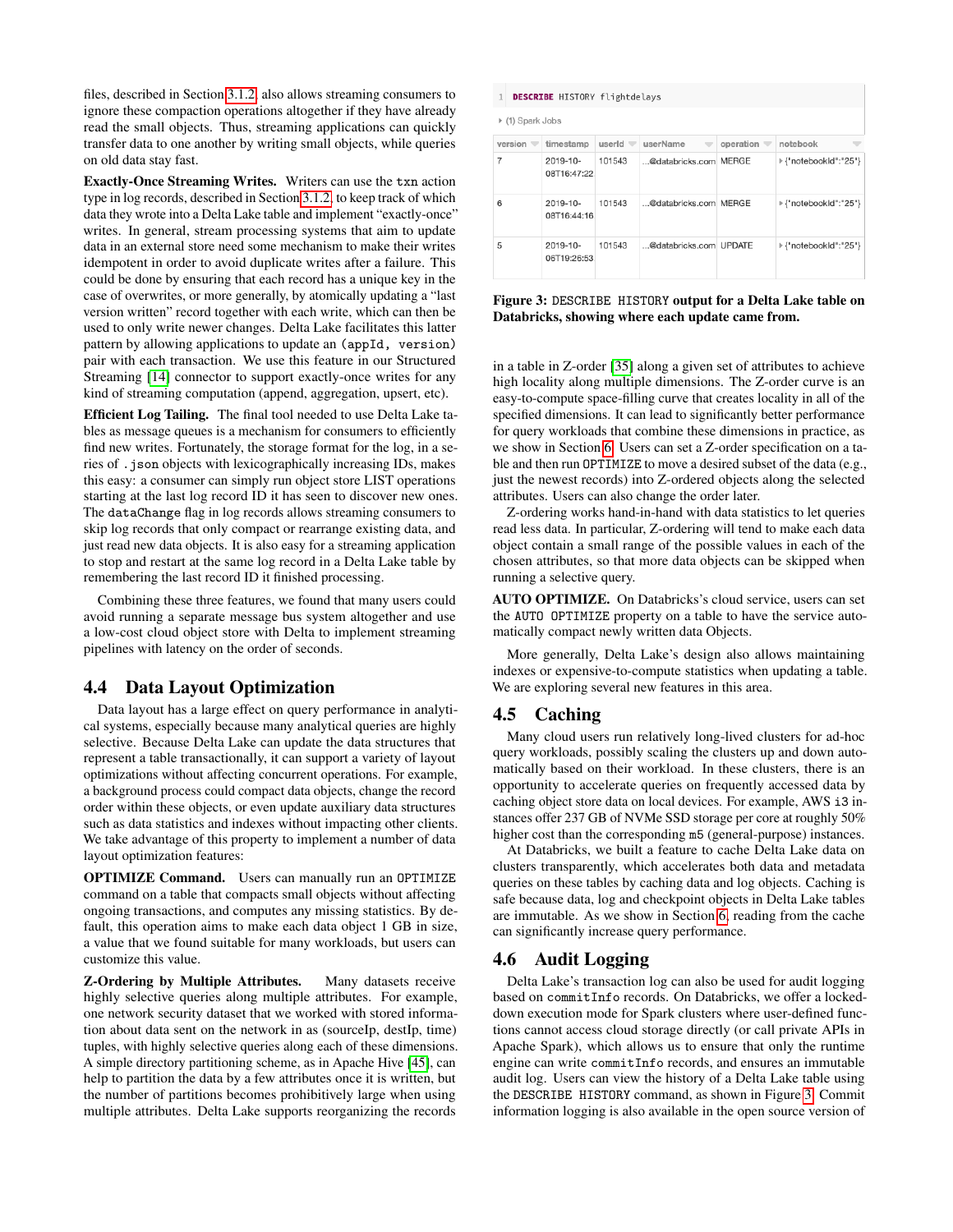Delta Lake. Audit logging is a data security best practice that is increasingly mandatory for many enterprises due to regulation.

#### 4.7 Schema Evolution and Enforcement

Datasets maintained over a long time often require schema updates, but storing these datasets as "just a bunch of objects" means that older objects (e.g., old Parquet files) might have the "wrong" schema. Delta Lake can perform schema changes transactionally and update the underlying objects along with the schema change if needed (e.g., delete a column that the user no longer wishes to retain). Keeping a history of schema updates in the transaction log can also allow using older Parquet objects without rewriting them for certain schema changes (e.g., adding columns). Equally importantly, Delta clients ensure that newly written data follows the table's schema. These simple checks have caught many user errors appending data with the wrong schema that had been challenging to trace down when individual jobs were simply writing Parquet files to the same directory before the use of Delta Lake.

## <span id="page-8-1"></span>4.8 Connectors to Query and ETL Engines

Delta Lake provides full-fledged connectors to Spark SQL and Structured Streaming using Apache Spark's data source API [\[16\]](#page-12-28). In addition, it currently provides read-only integrations with several other systems: Apache Hive, Presto, AWS Athena, AWS Redshift, and Snowflake, enabling users of these systems to query Delta tables using familiar tools and join them with data in these systems. Finally, ETL and Change Data Capture (CDC) tools including Fivetran, Informatica, Qlik and Talend can write to Delta Lake [\[33,](#page-12-12) [26\]](#page-12-11).

Several of the query engine integrations use a special mechanism that was initially used for symbolic links in Hive, called *symlink manifest files*. A symlink manifest file is a text file in the object store or file system that contains a lists of paths that should be visible in a directory. Various Hive-compatible systems can look for such manifest files, usually named \_symlink\_format\_manifest, when they read a directory, and then treat the paths specified in the manifest file as the contents of the directory. In the context of Delta Lake, manifest files allow us to expose as static snapshot of the Parquet data objects that make up a table to readers that support this input format, by simply creating a manifest file that lists those objects. This file can be written atomically for each directory, which means that systems that read from a non-partitioned Delta table see a fully consistent read-only snapshot of the table, while systems that read from a partitioned table see a consistent snapshot of each partition directory. To generate manifest files for a table, users run a simple SQL command. They can then load the data as an external table in Presto, Athena, Redshift or Snowflake.

In other cases, such as Apache Hive, the open source community has designed a Delta Lake connector using available plugin APIs.

## <span id="page-8-0"></span>5. DELTA LAKE USE CASES

Delta Lake is currently in active use at thousands of Databricks customers, where it processes exabytes of data per day, as well as at other organizations in the open source community [\[26\]](#page-12-11). These use cases span a variety of data sources and applications. The data types stored in Delta Lake include Change Data Capture (CDC) logs from enterprise OLTP systems, application logs, time series data, graphs, aggregate tables for reporting, and image or feature data for machine learning (ML). The applications running over this data include SQL workloads (the most common application type), business intelligence, streaming, data science, machine learning and graph analytics. Delta Lake is a good fit for most data lake applications that would have used structured storage formats such as Parquet or ORC, and many traditional data warehousing workloads.

Across these use cases, we found that customers often use Delta Lake to simplify their enterprise data architectures, by running more workloads directly against cloud object stores and creating a "lakehouse" system with both data lake and transactional features. For example, consider a typical data pipeline that loads records from multiple sources—say, CDC logs from an OLTP database and sensor data from a facility—and then passes it through ETL steps to make derived tables available for data warehousing and data science workloads (as in Figure [1\)](#page-1-0). A traditional implementation would need to combine message queues such as Apache Kafka [\[11\]](#page-12-25) for any results that need to be computed in real time, a data lake for long-term storage, and a data warehouse such as Redshift [\[3\]](#page-12-29) for users that need fast analytical queries by leveraging indexes and fast node-attached storage device (e.g., SSDs). This requires multiple copies of the data and constantly running ingest jobs into each system. With Delta Lake, several of these storage systems can be replaced with object store tables depending on the workloads, taking advantage of features such as ACID transactions, streaming I/O and SSD caching to regain some of the performance optimizations in each specialized system. Although Delta Lake clearly cannot replace *all* the functionality in the systems we listed, we found that in many cases it can replace at least some of them. Delta's connectors (§[4.8\)](#page-8-1) also enable querying it from many existing engines.

In the rest of this section, we detail several common use cases.

#### 5.1 Data Engineering and ETL

Many organizations are migrating ETL/ELT and data warehousing workloads to the cloud to simplify their management, while others are augmenting traditional enterprise data sources (e.g., pointof-sale events in OLTP systems) with much larger data streams from other sources (e.g., web visits or inventory tracking systems) for downstream data and machine learning applications. These applications all require a reliable and easy-to-maintain data engineering / ETL process to feed them with data. When organizations deploy their workloads to the cloud, we found that many of them prefer using cloud object stores as a landing area (data lake) to minimize storage costs, and then compute derived datasets that they load into more optimized data warehouse systems (perhaps with node-attached storage). Delta Lake's ACID transactions, UPSERT/MERGE support and time travel features allow these organizations to reuse existing SQL queries to perform their ETL process directly on the object store, and to leverage familiar maintenance features such as rollbacks, time travel and audit logs. Moreover, using a single storage system (Delta Lake) instead of a separate data lake and warehouse reduces the latency to make new data queryable by removing the need for a separate ingest process. Finally, Delta Lake's support of both SQL and programmatic APIs (via Apache Spark) makes it easy to write data engineering pipelines using a variety of tools.

This data engineering use case is common in virtually all the data and ML workloads we encountered, spanning industries such as financial services, healthcare and media. In many cases, once their basic ETL pipeline is complete, organizations also expose part of their data to new workloads, which can simply run on separate clusters accessing the same object store with Delta Lake (e.g., a data science workload using PySpark). Other organizations convert parts of the pipeline to streaming queries using tools as Spark's Structured Streaming (streaming SQL) [\[14\]](#page-12-24). These other workloads can easily run on new cloud VMs and access the same tables.

## 5.2 Data Warehousing and BI

Traditional data warehouse systems combine ETL/ELT functionality with efficient tools to query the tables produced to enable interactive query workloads such as business intelligence (BI). The key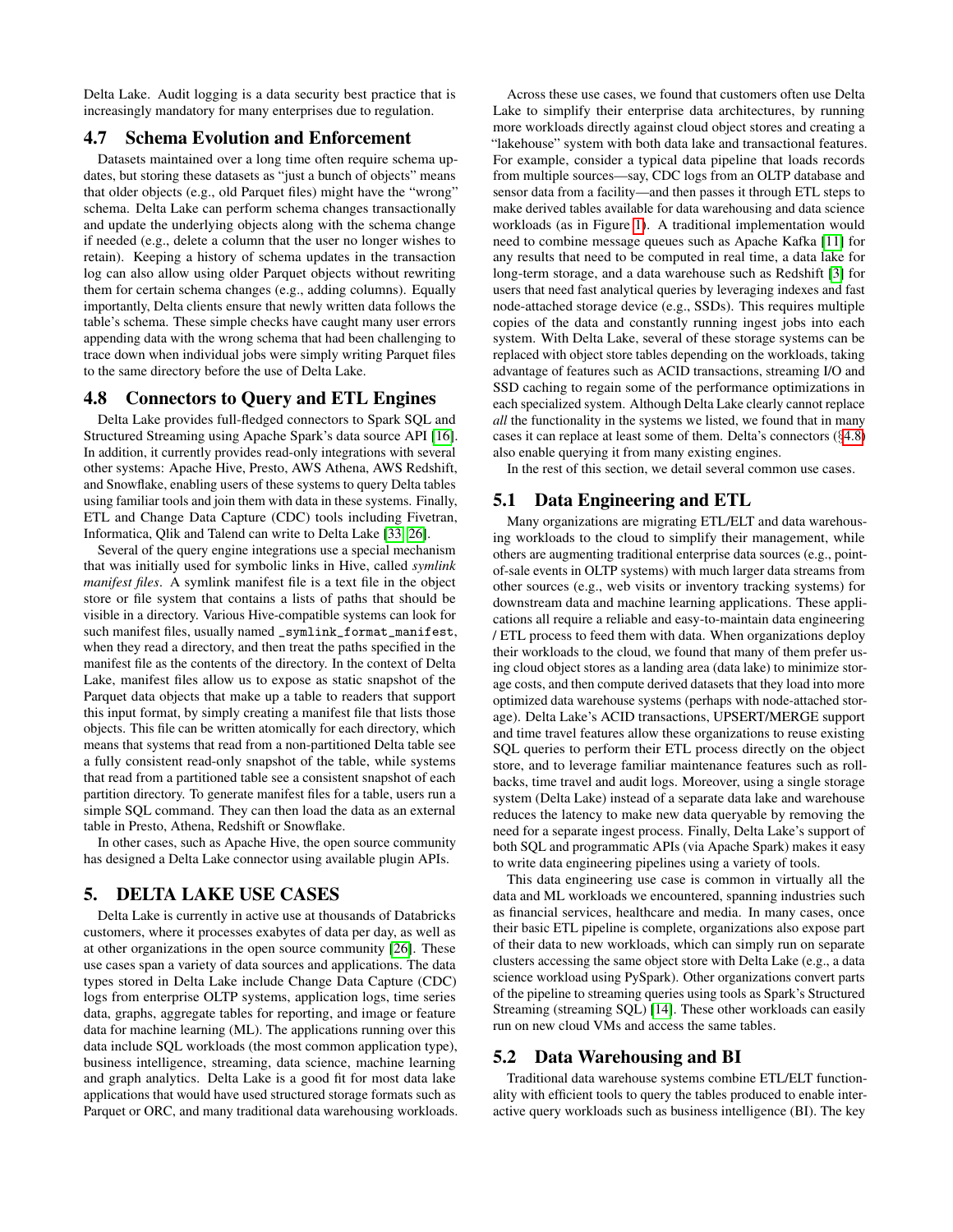technical features to support these workloads are usually efficient storage formats (e.g. columnar formats), data access optimizations such as clustering and indexing, fast storage hardware, and a suitably optimized query engine [\[43\]](#page-12-30). Delta Lake can support all these features directly for tables in a cloud object store, through its combination of columnar formats, data layout optimization, max-min statistics, and SSD caching, all of which can be implemented reliably due to its transactional design. Thus, we have found that most Delta Lake users also run ad-hoc query and BI workloads against their lakehouse datasets, either through SQL directly or through BI software such as Tableau. This use case is common enough that Databricks has developed a new vectorized execution engine for BI workloads [\[21\]](#page-12-31), as well as optimizations to its Spark runtime. Like in the case of ETL workloads, one advantage of running BI directly on Delta Lake is that it is easier to give analysts fresh data to work on, since the data does not need to be loaded into a separate system.

## 5.3 Compliance and Reproducibility

Traditional data lake storage formats were designed mostly for immutable data, but new data privacy regulation such as the EU's GDPR [\[27\]](#page-12-10), together with industry best practices, require organizations to have an efficient way to delete or correct data about individual users. We have seen organizations multiple industries convert existing cloud datasets to Delta Lake in order to use its efficient UPSERT, MERGE and DELETE features. Users also leverage the audit logging feature (Section [4.6\)](#page-7-1) for data governance.

Delta Lake's time travel support is also useful for reproducible data science and machine learning. We have integrated Delta Lake with MLflow [\[51\]](#page-13-5), an open source model management platform developed at Databricks, to automatically record which version of a dataset was used to train an ML model and let developers reload it.

## 5.4 Specialized Use Cases

#### <span id="page-9-1"></span>*5.4.1 Computer System Event Data*

One of the largest single use cases we have seen deploys Delta Lake as a Security Information and Event Management (SIEM) platform at a large technology company. This organization logs a wide range of computer system events throughout the company, such as TCP and UDP flows on the network, authentication requests, SSH logins, etc., into a centralized set of Delta Lake tables that span well into the petabytes. Multiple programmatic ETL, SQL, graph analytics and machine learning jobs then run against these tables to search for known patterns that indicate an intrusion (e.g., suspicious login events from a user, or a set of servers exporting a large amount of data). Many of these are streaming jobs to minimize the time to detect issues. In addition, over 100 analysts query the source and derived Delta Lake tables directly to investigate suspicious alerts or to design new automated monitoring jobs.

This information security use case is interesting because it is easy to collect vast amounts of data automatically (hundreds of terabytes per day in this deployment), because the data has to be kept for a long time to allow forensic analysis for newly discovered intrusions (sometimes months after the fact), and because the data needs to be queried along multiple dimensions. For example, if an analyst discovers that a particular server was once compromised, she may wish to query network flow data by source IP address (to see what other servers the attacker reached from there), by destination IP address (to see how the attacker logged into the original server), by time, and by any number of other dimensions (e.g., an employee access token that this attacker obtained). Maintaining heavyweight index structures for these multi-petabyte datasets would be highly expensive, so this organization uses Delta Lake's ZORDER BY feature to

rearrange the records within Parquet objects to provide clustering across many dimensions. Because forensic queries along these dimensions are highly selective (e.g., looking for one IP address out of millions), Z-ordering combines well with Delta Lake min/max statistics-based skipping to significantly reduce the number of objects that each query has to read. Delta Lake's AUTO OPTIMIZE feature, time travel and ACID transactions have also played a large role in keeping these datasets correct and fast to access despite hundreds of developers collaborating on the data pipeline.

#### *5.4.2 Bioinformatics*

Bioinformatics is another domain where we have seen Delta Lake used extensively to manage machine-generated data. Numerous data sources, including DNA sequencing, RNA sequencing, electronic medical records, and time series from medical devices, have enabled biomedical companies to collect detailed information about patients and diseases. These data sources are often joined against public datasets, such as the UK Biobank [\[44\]](#page-13-6), which holds sequencing information and medical records for 500,000 individuals.

Although traditional bioinformatics tools have used custom data formats such as SAM, BAM and VCF [\[34,](#page-12-32) [24\]](#page-12-33), many organizations are now storing this data in data lake formats such as Parquet. The Big Data Genomics project [\[37\]](#page-12-34) pioneered this approach. Delta Lake further enhances bioinformatics workloads by enabling fast multidimensional queries (through Z-ordering), ACID transactions, and efficient UPSERTs and MERGEs. In several cases, these features have led to over  $100 \times$  speedups over previous Parquet implementations. In 2019, Databricks and Regeneron released Glow [\[28\]](#page-12-35), an open source toolkit for genomics data that uses Delta for storage.

#### *5.4.3 Media Datasets for Machine Learning*

One of the more surprising applications we have seen is using Delta Lake to manage multimedia datasets, such as a set of images uploaded to a website that needs to be used for machine learning. Although images and other media files are already encoded in efficient binary formats, managing these datasets as collections of millions of objects in a cloud object store is challenging because each object is only a few kilobytes in size. Object store LIST operations can take minutes to run, and it is also difficult to read enough objects in parallel to feed a machine learning inference job running on GPUs. We have seen multiple organizations store these media files as BINARY records in a Delta table instead, and leverage Delta for faster inference queries, stream processing, and ACID transactions. For example, leading e-commerce and travel companies are using this approach to manage the millions of user-uploaded images.

## <span id="page-9-0"></span>6. PERFORMANCE EXPERIMENTS

In this section, we motivate some of Delta Lake's features through performance experiments. We study (1) the impact of tables with a large number of objects or partitions on open source big data systems, which motivates Delta Lake's decision to centralize metadata and statistics in checkpoints, and (2) the impact of Z-ordering on a selective query workload from a large Delta Lake use case. We also show that Delta improves query performance vs. Parquet on TPC-DS and does not add significant overhead for write workloads.

#### <span id="page-9-2"></span>6.1 Impact of Many Objects or Partitions

Many of the design decisions in Delta Lake stem from the high latency of listing and reading objects in cloud object stores. This latency can make patterns like loading a stream as thousands of small objects or creating Hive-style partitioned tables with thousands of partitions expensive. Small files are also often a problem in HDFS [\[36\]](#page-12-17), but the performance impact is worse with cloud storage.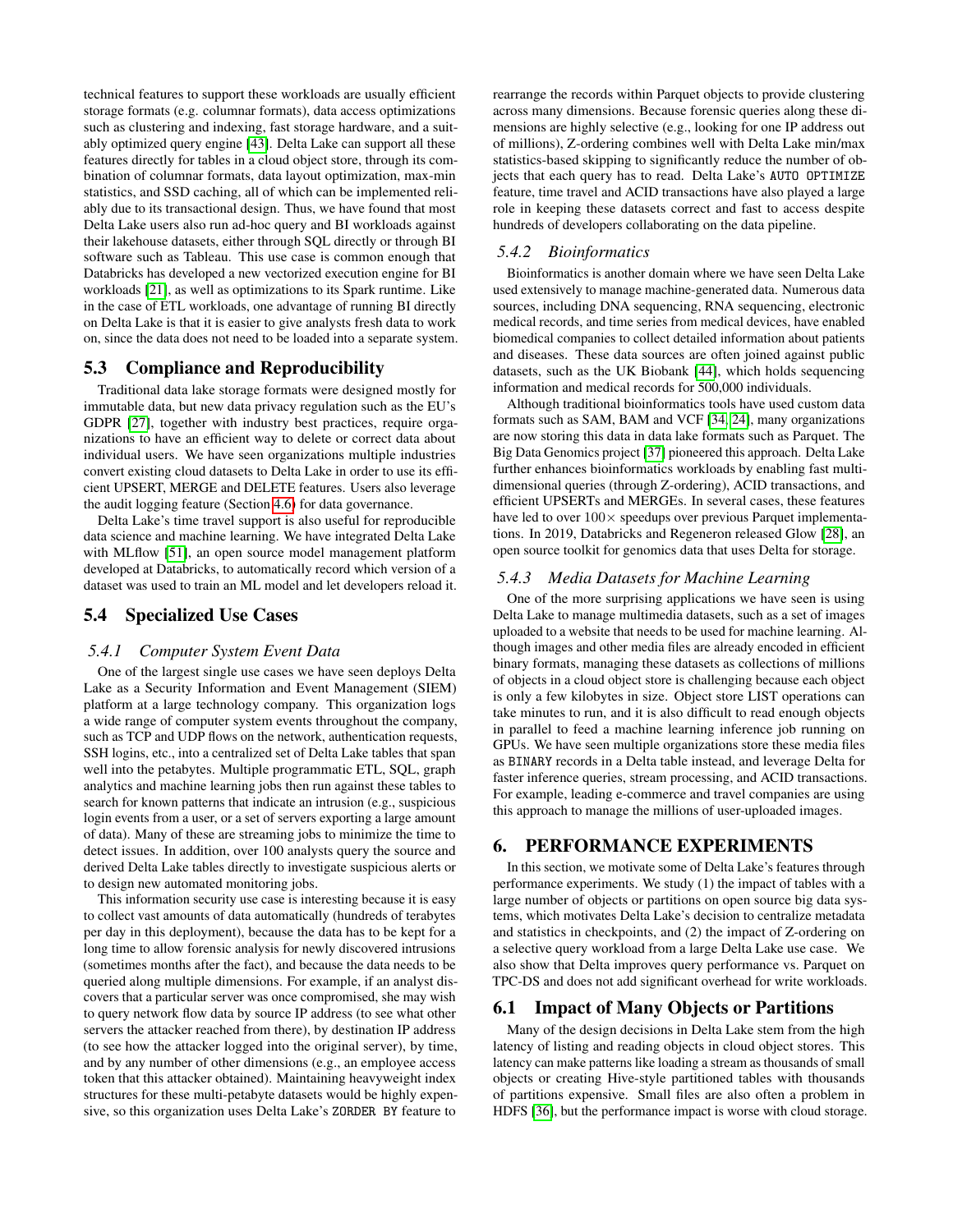<span id="page-10-0"></span>

Figure 4: Performance querying a small table with a large number of partitions in various systems. The non-Delta systems took over an hour for 1 million partitions so we do not include their results there.

<span id="page-10-1"></span>

Figure 5: Percent of Parquet objects in a 100-object table that could be skipped using min/max statistics for either a global sort order on the four fields, or Z-order.

To evaluate the impact of a high number of objects, we created 16-node AWS clusters of i3.2xlarge VMs (where each VM has 8 vCPUs, 61 GB RAM and 1.9 TB SSD storage) using Databricks and a popular cloud vendor that offers hosted Apache Hive and Presto. We then created small tables with 33,000,000 rows but between 1000 and 1,000,000 partitions in S3, to measure just the metadata overhead of a large number of partitions, and ran a simple query that sums all the records. We executed this query on Apache Spark as provided by the Databricks Runtime [\[25\]](#page-12-36) (which contains optimizations over open source Spark) and Hive and Presto as offered by the other vendor, on both Parquet and Delta Lake tables. As shown in Figure [4,](#page-10-0) Databricks Runtime with Delta Lake significantly outperforms the other systems, even without the SSD cache. Hive takes more than an hour to find the objects in a table with only 10,000 partitions, which is a reasonable number of to expect when partitioning a table by date and one other attribute, and Presto takes more than an hour for 100,000 partitions. Databricks Runtime listing Parquet files completes in 450 seconds with 100,000 partitions, largely because we have optimized it to run LIST requests in parallel across the cluster. However, Delta Lake takes 108 seconds even with 1 million partitions, and only 17 seconds if the log is cached on SSDs.

While millions of Hive partitions may seem unrealistic, realworld petabyte-scale tables using Delta Lake do contain hundreds of millions of objects, and listing these large objects is as expensive as listing the small objects in our experiment.

## 6.2 Impact of Z-Ordering

To motivate Z-ordering, we evaluate the percent of data objects in a table skipped using Z-ordering compared to partitioning or sorting the table by a single column. We generate a dataset inspired

<span id="page-10-2"></span>

Figure 6: TPC-DS power test duration for Spark on Databricks and Spark and Presto on a third-party cloud service.

by the information security use case in Section [5.4.1,](#page-9-1) with four fields: sourceIP, sourcePort, destIP and destPort, where each record represents a network flow. We generate records by selecting 32-bit IP addresses and 16-bit port numbers uniformly at random, and we store the table as 100 Parquet objects. We then evaluate the number of objects that can be skipped in queries that search for records matching a specific value in each of the dimensions (e.g., SELECT SUM(col) WHERE sourceIP = "127.0.0.1").

Figure [5](#page-10-1) shows the results using either (1) a global sort order (specifically, sourceIP, sourcePort, destIP and destPort in that order) and (2) Z-ordering by these four fields. With the global order, searching by source IP results in effective data skipping using the min/max column statistics for the Parquet objects (most queries only need to read one of the 100 Parquet objects), but searching by any other field is ineffective, because each file contains many records and its min and max values for those columns are close to the min and max for the whole dataset. In contrast, Z-ordering by all four columns allows skipping at least 43% of the Parquet objects for queries in each dimension, and 54% on average if we assume that queries in each dimension are equally likely (compared to 25% for the single sort order). These improvements are higher for tables with even more Parquet objects because each object contains a smaller range of the Z-order curve, and hence, a smaller range of values in each dimension. For example, multi-attribute queries on a 500 TB network traffic dataset at the organization described in Section [5.4.1,](#page-9-1) Z-ordered using multiple fields similar to this experiment, were able to skip 93% of the data in the table.

## 6.3 TPC-DS Performance

To evaluate end-to-end performance of Delta Lake on a standard DBMS benchmark, we ran the TPC-DS power test [\[47\]](#page-13-7) on Databricks Runtime (our implementation of Apache Spark) with Delta Lake and Parquet file formats, and on the Spark and Presto implementations in a popular cloud service. Eacy system ran one master and 8 workers on i3.2xlarge AWS VMs, which have 8 vC-PUs each. We used 1 TB of total TPC-DS data in S3, with fact tables partitioned on the surrogate key date column. Figure [6](#page-10-2) shows the average duration across three runs of the test in each configuration. We see that Databricks Runtime with Delta Lake outperforms all the other configurations. In this experiment, some of Delta Lake's advantages handling large numbers of partitions (Section [6.1\)](#page-9-2) do not manifest because many tables are small, but Delta Lake does provide a speedup over Parquet, primarily due to speeding up the longer queries in the benchmark. The execution and query planning optimizations in Databricks Runtime account for the difference over the third party Spark service (both are based on Apache Spark 2.4).

#### 6.4 Write Performance

We also evaluated the performance of loading a large dataset into Delta Lake as opposed to Parquet to test whether Delta's statistics collection adds significant overhead. Figure [7](#page-11-1) shows the time to load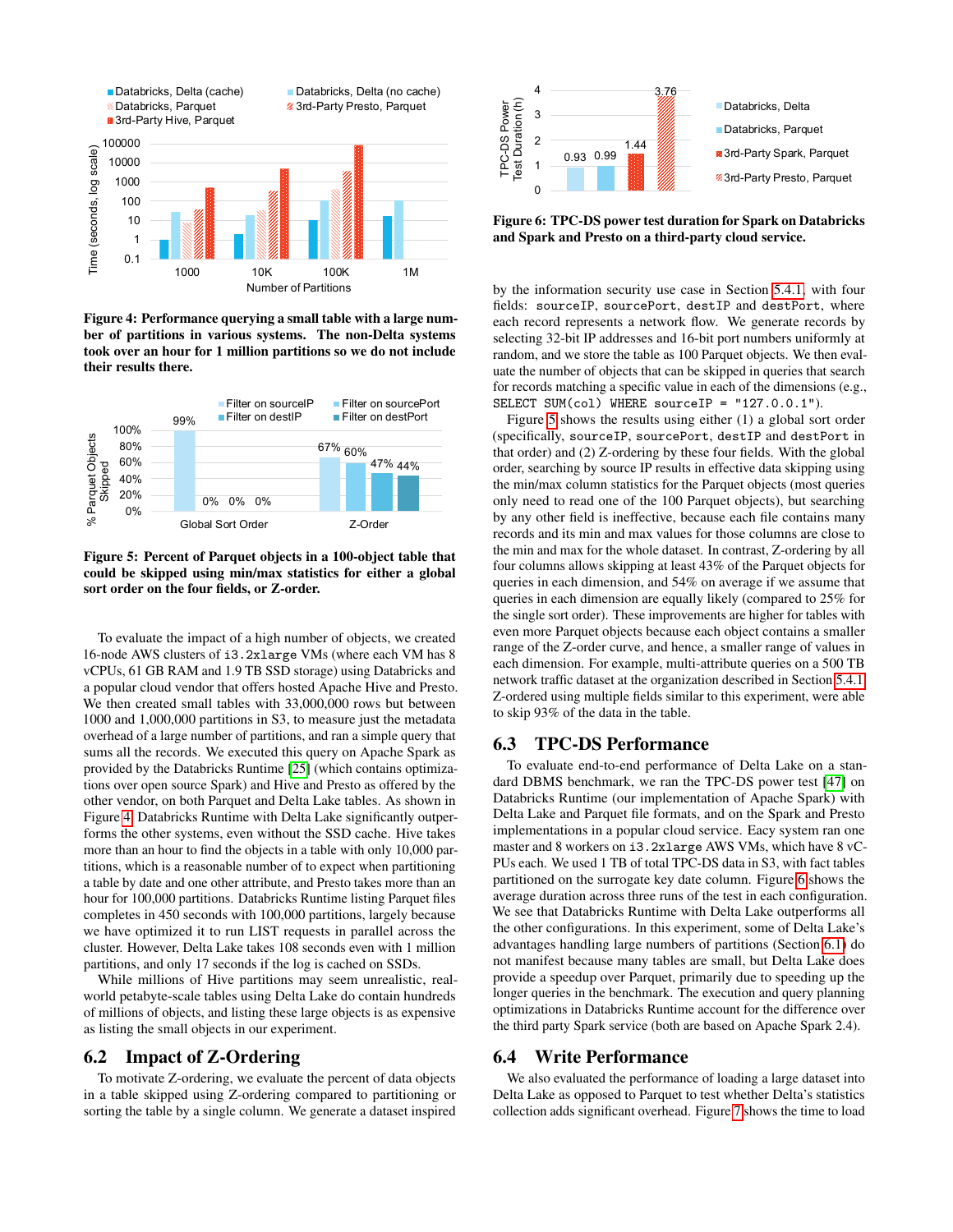<span id="page-11-1"></span>

Figure 7: Time to load 400 GB of TPC-DS store\_sales data into Delta or Parquet format.

a 400 GB TPC-DS store\_sales table, initially formatted as CSV, on a cluster with one i3.2xlarge master and eight i3.2xlarge workers (with results averaged over 3 runs). Spark's performance writing to Delta Lake is similar to writing to Parquet, showing that statistics collection does not add a significant overhead over the other data loading work.

#### 7. DISCUSSION AND LIMITATIONS

Our experience with Delta Lake shows that ACID transactions can be implemented over cloud object stores for many enterprise data processing workloads, and that they can support large-scale streaming, batch and interactive workloads. Delta Lake's design is especially attractive because it does not require any other heavyweight system to mediate access to cloud storage, making it trivial to deploy and directly accessible from a wide range of query engines that support Parquet. Delta Lake's support for ACID then enables other powerful performance and management features.

Nonetheless, Delta Lake's design and the current implementation have some limits that are interesting avenues for future work. First, Delta Lake currently only provides serializable transactions within a single table, because each table has its own transaction log. Sharing the transaction log across multiple tables would remove this limitation, but might increase contention to append log records via optimistic concurrency. For very high transaction volumes, a coordinator could also mediate write access to the log without being part of the read and write path for data objects. Second, for streaming workloads, Delta Lake is limited by the latency of the underlying cloud object store. For example, it is difficult to achieve millisecond-scale streaming latency using object store operations. However, we found that for the large-scale enterprise workloads where users wish to run parallel jobs, latency on the order of a few seconds using Delta Lake tables was acceptable. Third, Delta Lake does not currently support secondary indexes (other than the minmax statistics for each data object), but we have started prototyping a Bloom filter based index. Delta's ACID transactions allow us to update such indexes transactionally with changes to the base data.

## <span id="page-11-0"></span>8. RELATED WORK

Multiple research and industry projects have sought to adapt data management systems to a cloud environment. For example, Brantner et al. explored building an OLTP database system over S3 [\[20\]](#page-12-37); bolt-on consistency [\[19\]](#page-12-38) implements causal consistency on top of eventually consistent key-value stores; AWS Aurora [\[49\]](#page-13-8) is a commercial OLTP DBMS with separately scaling compute and storage layers; and Google BigQuery [\[29\]](#page-12-7), AWS Redshift Spectrum [\[39\]](#page-12-8) and Snowflake [\[23\]](#page-12-20) are OLAP DBMSes that can scale computing clusters separately from storage and can read data from cloud object stores. Other work, such as the Relational Cloud project [\[22\]](#page-12-39), considers how to automatically adapt DBMS engines to elastic, multi-tenant workloads.

Delta Lake shares these works' vision of leveraging widely available cloud infrastructure, but targets a different set of requirements. Specifically, most previous DBMS-on-cloud-storage systems require the DBMS to mediate interactions between clients and storage (e.g., by having clients connect to an Aurora or Redshift frontend server). This creates an additional operational burden (frontend nodes have to always be running), as well as possible scalability, availability or cost issues when streaming large amounts of data through the frontend nodes. In contrast, we designed Delta Lake so that many, independently running clients could coordinate access to a table directly through cloud object store operations, without a separately running service in most cases (except for a lightweight coordinator for log record IDs on S3, as described in §[3.2.2\)](#page-5-2). This design makes Delta Lake operationally simple for users and ensures highly scalable reads and writes at the same cost as the underlying object store. Moreover, the system is as highly available as the underlying cloud object store: no other components need to be hardened or restarted for disaster recovery. Of course, this design is feasible here due to the nature of the workload that Delta Lake targets: an OLAP workload with relatively few write transactions per second, but large transaction sizes, which works well with our optimistic concurrency approach.

The closest systems to Delta Lake's design and goals are Apache Hudi [\[8\]](#page-12-22) and Apache Iceberg [\[10\]](#page-12-23), both of which define data formats and access protocols to implement transactional operations on cloud object stores. These systems were developed concurrently with Delta Lake and do not provide all its features. For example, neither system provides data layout optimizations such as Delta Lake's ZORDER BY  $(§4.4)$  $(§4.4)$ , a streaming input source that applications can use to efficiently scan new records added to a table (§[4.3\)](#page-6-0), or support for local caching as in the Databricks service (§[4.5\)](#page-7-3). In addition, Apache Hudi only supports one writer at a time (but multiple readers) [\[9\]](#page-12-40). Both projects offer connectors to open source engines including Spark and Presto, but lack connectors to commercial data warehouses such as Redshift and Snowflake, which we implemented using manifest files (§[4.8\)](#page-8-1), and to commercial ETL tools.

Apache Hive ACID [\[32\]](#page-12-21) also implements transactions over object stores or distributed file systems, but it relies on the Hive metastore (running in an OLTP DBMS) to track the state of each table. This can create a bottleneck in tables with millions of partitions, and increases users' operational burden. Hive ACID also lacks support for time travel (§[4.1\)](#page-6-1). Low-latency stores over HDFS, such as HBase [\[7\]](#page-12-41) and Kudu [\[6\]](#page-12-42), can also combine small writes before writing to HDFS, but require running a separate distributed system.

There is a long line of work to combine high-performance transactional and analytical processing, exemplified by C-Store [\[43\]](#page-12-30) and HTAP systems. These systems usually have a separate writable store optimized for OLTP and a long-term store optimized for analytics. In our work, we sought instead to support a modest transaction rate without running a separate highly available write store by designing the concurrency protocol to go directly against object stores.

#### 9. CONCLUSION

We have presented Delta Lake, an ACID table storage layer over cloud object stores that enables a wide range of DBMS-like performance and management features for data in low-cost cloud storage. Delta Lake is implemented solely as a storage format and a set of access protocols for clients, making it simple to operate and highly available, and giving clients direct, high-bandwidth access to the object store. Delta Lake is used at thousands of organizations to processes exabytes of data per day, oftentimes replacing more complex architectures that involved multiple data management systems. It is open source under an Apache 2 license at <https://delta.io>.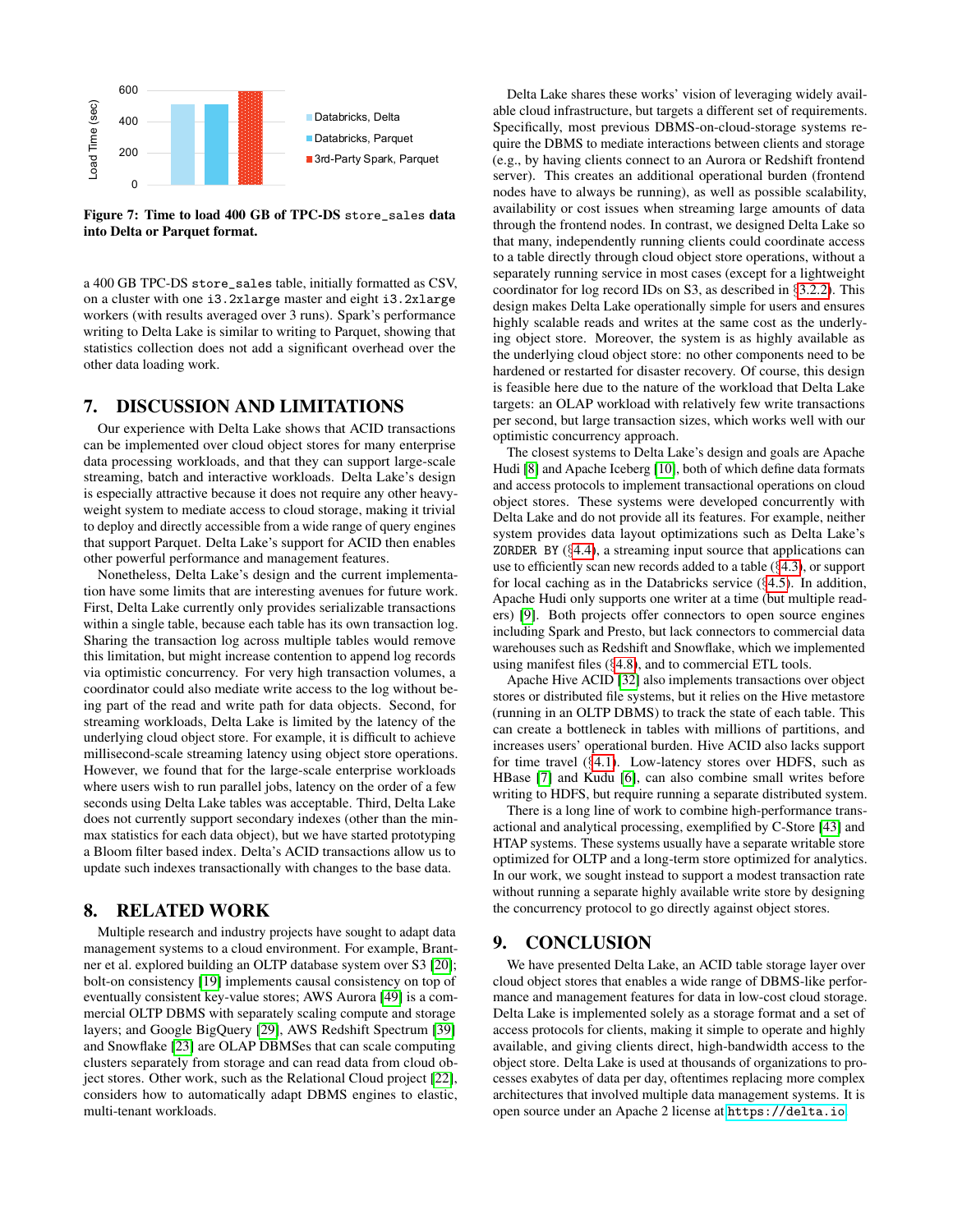# 10. REFERENCES

- <span id="page-12-6"></span>[1] Amazon Athena. <https://aws.amazon.com/athena/>.
- <span id="page-12-26"></span>[2] Amazon Kinesis. <https://aws.amazon.com/kinesis/>.
- <span id="page-12-29"></span>[3] Amazon Redshift. <https://aws.amazon.com/redshift/>.
- <span id="page-12-0"></span>[4] Amazon S3. <https://aws.amazon.com/s3/>.
- <span id="page-12-9"></span>[5] Apache Hadoop. <https://hadoop.apache.org>.
- <span id="page-12-42"></span>[6] Apache Kudu. <https://kudu.apache.org>.
- <span id="page-12-41"></span>[7] Apache HBase. <https://hbase.apache.org>.
- <span id="page-12-22"></span>[8] Apache Hudi. <https://hudi.apache.org>.
- <span id="page-12-40"></span>[9] Apache Hudi GitHub issue: Future support for multi-client concurrent write? [https:](https://github.com/apache/incubator-hudi/issues/1240)

[//github.com/apache/incubator-hudi/issues/1240](https://github.com/apache/incubator-hudi/issues/1240).

- <span id="page-12-23"></span>[10] Apache Iceberg. <https://iceberg.apache.org>.
- <span id="page-12-25"></span>[11] Apache Kafka. <https://kafka.apache.org>.
- <span id="page-12-5"></span>[12] Apache ORC. <https://orc.apache.org>.
- <span id="page-12-4"></span>[13] Apache Parquet. <https://parquet.apache.org>.
- <span id="page-12-24"></span>[14] M. Armbrust, T. Das, J. Torres, B. Yavuz, S. Zhu, R. Xin, A. Ghodsi, I. Stoica, and M. Zaharia. Structured streaming: A declarative API for real-time applications in Apache Spark. In *SIGMOD*, page 601–613, New York, NY, USA, 2018. Association for Computing Machinery.
- <span id="page-12-2"></span>[15] M. Armbrust, A. Fox, R. Griffith, A. Joseph, R. Katz, A. Konwinski, G. Lee, D. Patterson, A. Rabkin, I. Stoica, and M. Zaharia. A view of cloud computing. *Communications of the ACM*, 53:50–58, 04 2010.
- <span id="page-12-28"></span>[16] M. Armbrust, R. S. Xin, C. Lian, Y. Huai, D. Liu, J. K. Bradley, X. Meng, T. Kaftan, M. J. Franklin, A. Ghodsi, and M. Zaharia. Spark SQL: Relational data processing in Spark. In *SIGMOD*, 2015.
- <span id="page-12-1"></span>[17] Azure Blob Storage. [https://https://azure.microsoft.com/en](https://https://azure.microsoft.com/en-us/services/storage/blobs/)[us/services/storage/blobs/](https://https://azure.microsoft.com/en-us/services/storage/blobs/).
- <span id="page-12-16"></span>[18] Azure Data Lake Storage. [https://azure.microsoft.com/en](https://azure.microsoft.com/en-us/services/storage/data-lake-storage/)[us/services/storage/data-lake-storage/](https://azure.microsoft.com/en-us/services/storage/data-lake-storage/).
- <span id="page-12-38"></span>[19] P. Bailis, A. Ghodsi, J. Hellerstein, and I. Stoica. Bolt-on causal consistency. pages 761–772, 06 2013.
- <span id="page-12-37"></span>[20] M. Brantner, D. Florescu, D. Graf, D. Kossmann, and T. Kraska. Building a database on S3. pages 251–264, 01 2008.
- <span id="page-12-31"></span>[21] A. Conway and J. Minnick. Introducing Delta Engine. [https://databricks.com/blog/2020/06/24/](https://databricks.com/blog/2020/06/24/introducing-delta-engine.html) [introducing-delta-engine.html](https://databricks.com/blog/2020/06/24/introducing-delta-engine.html).
- <span id="page-12-39"></span>[22] C. Curino, E. Jones, R. Popa, N. Malviya, E. Wu, S. Madden, H. Balakrishnan, and N. Zeldovich. Relational cloud: A database-as-a-service for the cloud. In *CIDR*, pages 235–240, 04 2011.
- <span id="page-12-20"></span>[23] B. Dageville, J. Huang, A. Lee, A. Motivala, A. Munir, S. Pelley, P. Povinec, G. Rahn, S. Triantafyllis, P. Unterbrunner, T. Cruanes, M. Zukowski, V. Antonov, A. Avanes, J. Bock, J. Claybaugh, D. Engovatov, and M. Hentschel. The Snowflake elastic data warehouse. pages 215–226, 06 2016.
- <span id="page-12-33"></span>[24] P. Danecek, A. Auton, G. Abecasis, C. A. Albers, E. Banks, M. A. DePristo, R. E. Handsaker, G. Lunter, G. T. Marth, S. T. Sherry, G. McVean, R. Durbin, and . G. P. A. Group. The variant call format and VCFtools. *Bioinformatics*, 27(15):2156–2158, 06 2011.
- <span id="page-12-36"></span>[25] Databricks runtime. [https:](https://databricks.com/product/databricks-runtime) [//databricks.com/product/databricks-runtime](https://databricks.com/product/databricks-runtime).
- <span id="page-12-11"></span>[26] Delta Lake website. <https://delta.io>.
- <span id="page-12-10"></span>[27] General Data Protection Regulation. Regulation (EU) 2016/679 of the European Parliament and of the Council of 27 April 2016 on the protection of natural persons with regard to the processing of personal data and on the free movement of such data, and repealing Directive 95/46. *Official Journal of the European Union*, 59:1–88, 2016.
- <span id="page-12-35"></span>[28] Glow: An open-source toolkit for large-scale genomic analysis. <https://projectglow.io>.
- <span id="page-12-7"></span>[29] Google BigQuery. <https://cloud.google.com/bigquery>.
- <span id="page-12-13"></span>[30] Google Cloud Storage. <https://cloud.google.com/storage>.
- <span id="page-12-19"></span>[31] Google Cloud Storage consistency documentation. [https:](https://cloud.google.com/storage/docs/consistency) [//cloud.google.com/storage/docs/consistency](https://cloud.google.com/storage/docs/consistency).
- <span id="page-12-21"></span>[32] Hive 3 ACID documentation from Cloudera. [https:](https://docs.cloudera.com/HDPDocuments/HDP3/HDP-3.1.5/using-hiveql/content/hive_3_internals.html) [//docs.cloudera.com/HDPDocuments/HDP3/HDP-3.1.](https://docs.cloudera.com/HDPDocuments/HDP3/HDP-3.1.5/using-hiveql/content/hive_3_internals.html) [5/using-hiveql/content/hive\\_3\\_internals.html](https://docs.cloudera.com/HDPDocuments/HDP3/HDP-3.1.5/using-hiveql/content/hive_3_internals.html).
- <span id="page-12-12"></span>[33] H. Jaani. New data ingestion network for Databricks: The partner ecosystem for applications, database, and big data integrations into Delta Lake. [https://databricks.com/blog/2020/02/24/new](https://databricks.com/blog/2020/02/24/new-databricks-data-ingestion-network-for-applications-database-and-big-data-integrations-into-delta-lake.html)[databricks-data-ingestion-network-for](https://databricks.com/blog/2020/02/24/new-databricks-data-ingestion-network-for-applications-database-and-big-data-integrations-into-delta-lake.html)[applications-database-and-big-data](https://databricks.com/blog/2020/02/24/new-databricks-data-ingestion-network-for-applications-database-and-big-data-integrations-into-delta-lake.html)[integrations-into-delta-lake.html](https://databricks.com/blog/2020/02/24/new-databricks-data-ingestion-network-for-applications-database-and-big-data-integrations-into-delta-lake.html), 2020.
- <span id="page-12-32"></span>[34] H. Li, B. Handsaker, A. Wysoker, T. Fennell, J. Ruan, N. Homer, G. Marth, G. Abecasis, R. Durbin, and 1000 Genome Project Data Processing Subgroup. The sequence alignment/map format and SAMtools. *Bioinformatics*, 25(16):2078–2079, Aug. 2009.
- <span id="page-12-27"></span>[35] G. M. Morton. A computer oriented geodetic data base; and a new technique in file sequencing. IBM Technical Report, 1966.
- <span id="page-12-17"></span>[36] S. Naik and B. Gummalla. Small files, big foils: Addressing the associated metadata and application challenges. [https://blog.cloudera.com/small-files-big](https://blog.cloudera.com/small-files-big-foils-addressing-the-associated-metadata-and-application-challenges/)[foils-addressing-the-associated-metadata-and](https://blog.cloudera.com/small-files-big-foils-addressing-the-associated-metadata-and-application-challenges/)[application-challenges/](https://blog.cloudera.com/small-files-big-foils-addressing-the-associated-metadata-and-application-challenges/), 2019.
- <span id="page-12-34"></span>[37] F. A. Nothaft, M. Massie, T. Danford, Z. Zhang, U. Laserson, C. Yeksigian, J. Kottalam, A. Ahuja, J. Hammerbacher, M. Linderman, and et al. Rethinking data-intensive science using scalable analytics systems. In *SIGMOD*, page 631–646, New York, NY, USA, 2015. ACM.
- <span id="page-12-14"></span>[38] OpenStack Swift. [https://www.openstack.org/](https://www.openstack.org/software/releases/train/components/swift) [software/releases/train/components/swift](https://www.openstack.org/software/releases/train/components/swift).
- <span id="page-12-8"></span>[39] Querying external data using Amazon Redshift Spectrum. [https://docs.aws.amazon.com/redshift/latest/](https://docs.aws.amazon.com/redshift/latest/dg/c-using-spectrum.html) [dg/c-using-spectrum.html](https://docs.aws.amazon.com/redshift/latest/dg/c-using-spectrum.html).
- <span id="page-12-18"></span>[40] S3 consistency documentation. [https://docs.aws.amazon.com/AmazonS3/latest/](https://docs.aws.amazon.com/AmazonS3/latest/dev/Introduction.html#ConsistencyModel) [dev/Introduction.html#ConsistencyModel](https://docs.aws.amazon.com/AmazonS3/latest/dev/Introduction.html#ConsistencyModel).
- <span id="page-12-15"></span>[41] S3 ListObjectsV2 API. [https://docs.aws.amazon.com/](https://docs.aws.amazon.com/AmazonS3/latest/API/API_ListObjectsV2.html) [AmazonS3/latest/API/API\\_ListObjectsV2.html](https://docs.aws.amazon.com/AmazonS3/latest/API/API_ListObjectsV2.html).
- <span id="page-12-3"></span>[42] R. Sethi, M. Traverso, D. Sundstrom, D. Phillips, W. Xie, Y. Sun, N. Yegitbasi, H. Jin, E. Hwang, N. Shingte, and C. Berner. Presto: SQL on everything. In *ICDE*, pages 1802–1813, April 2019.
- <span id="page-12-30"></span>[43] M. Stonebraker, D. J. Abadi, A. Batkin, X. Chen, M. Cherniack, M. Ferreira, E. Lau, A. Lin, S. Madden, E. O'Neil, P. O'Neil, A. Rasin, N. Tran, and S. Zdonik. C-store: A column-oriented dbms. In *Proceedings of the 31st International Conference on Very Large Data Bases*, VLDB